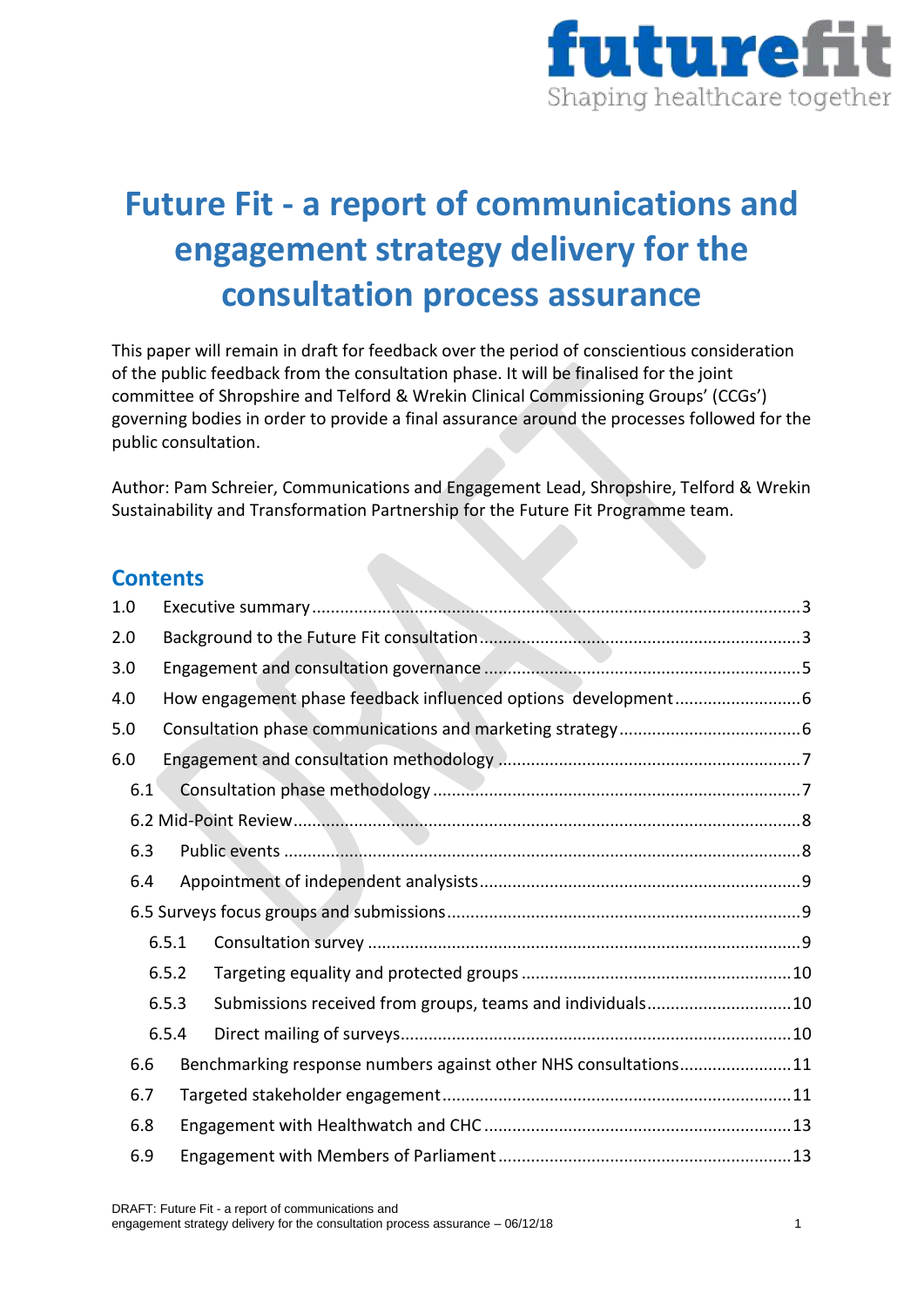# futurefit Shaping healthcare together

| 6.10 |                                                                                          |
|------|------------------------------------------------------------------------------------------|
| 6.11 |                                                                                          |
| 6.12 |                                                                                          |
| 7.0  | Review of compliance with Equality Act and Public Sector Equality Duty 14                |
| 7.1  | Review of compliance with Equality Act and Public Sector Equality Duty 15                |
| 7.2  |                                                                                          |
| 7.3  | Activity to engage with protected groups and those identified in the equality            |
| 7.4  | Future adjustments to equality impact activity for next phases 17                        |
| 8.0  | Consultation feedback, independent analysis and sharing consultation feedback 18         |
| 8.1  | Joint meeting of Shropshire and Telford & Wrekin CCG Governing Bodies - 14 <sup>th</sup> |
| 8.2  | Enhanced formal programme board and workshop for invited stakeholders $-22^{nd}$         |
| 8.3  | Joint Health Overview and Scrutiny Committee $-3rd$ December 2018 and Powys              |
| 8.4  |                                                                                          |
| 9.0  |                                                                                          |
| 10.0 |                                                                                          |
| 11.0 |                                                                                          |
| 12.0 |                                                                                          |
| 12.1 |                                                                                          |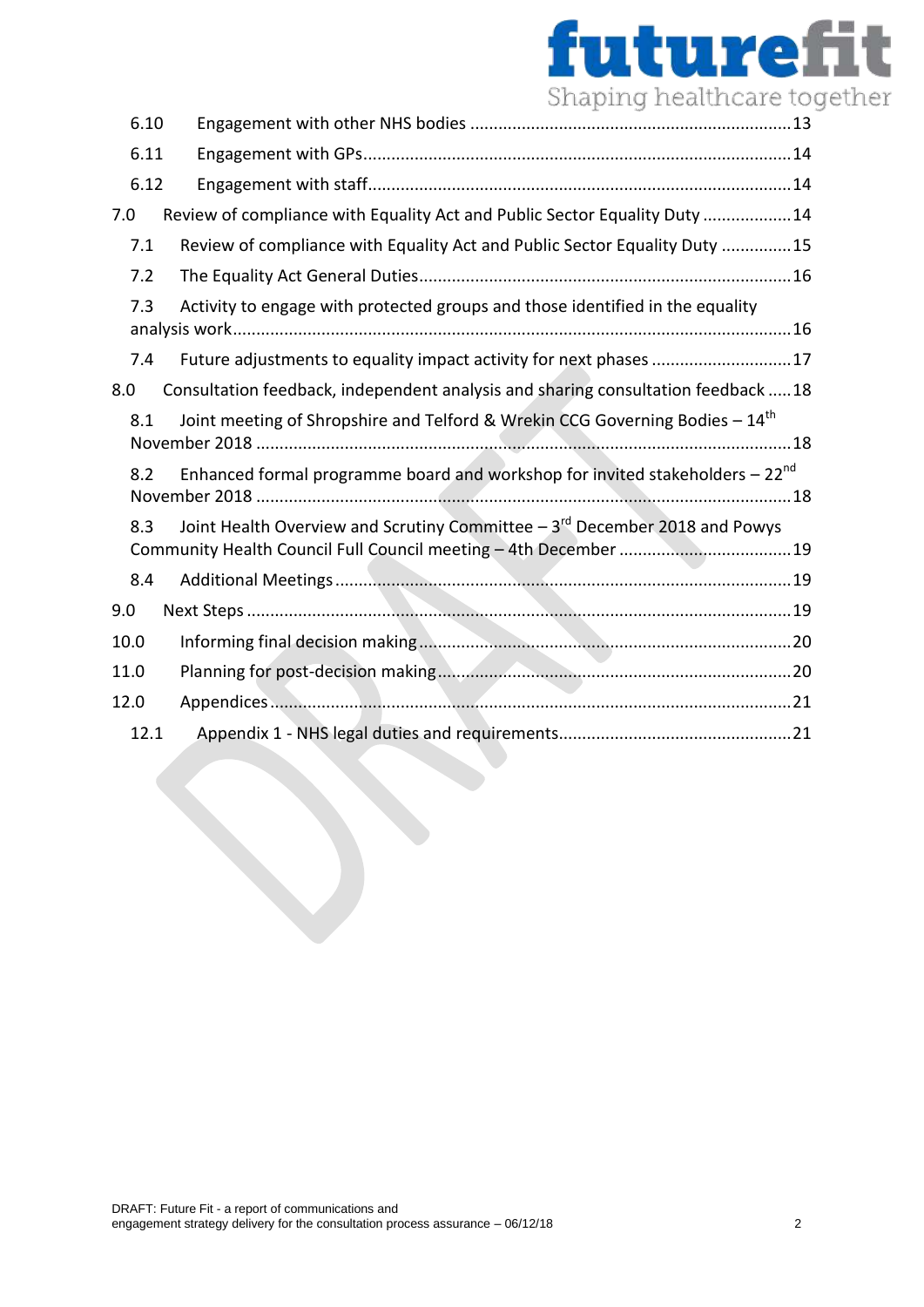

# <span id="page-2-0"></span>**1.0 Executive summary**

This paper sets out the NHS legal and policy context for significant service change in relation to public consultation and engagement, and the strategies, governance and subsequent activities that have been undertaken in order to ensure a robust process for the Future Fit consultation in line with this context.

It provides background to the communications and engagement subject specific expertise deployed, the governance and partnership arrangements established for consultation programme delivery as well as rationales for activities undertaken.

It demonstrates how the programme deployed phases of pre-engagement and subsequent formal public consultation – and how the insights gained from the pre-engagement phase influenced the development of credible options for service change that were presented and open to influence during the public consultation.

It also demonstrates how adjustments to the consultation process were made, in line with consultations being a continuous dynamic dialogue and a self-correcting process.

It shows how targeted stakeholder engagement was conducted, in particular in relation to statutory duties to consult with overview and scrutiny committees, and how key stakeholders have been updated.

It also sets out how equality analysis and equality monitoring was conducted in relation to consultation and the activities carried out in order to ensure groups with protected characteristics have been involved in the process.

Finally, it highlights how learning from this consultation process will be carried forward and built upon in order to enhance future phases of significant service change.

This assurance paper supports the consultation feedback report, which is the output of the strategies highlighted in this paper. It is supported by the Pre-Consultation Engagement Report which summarises all activity prior to the formal consultation phase. The Pre-Consultation Engagement report is available at: [www.nhsfuturefit.org](http://www.nhsfuturefit.org/)

# <span id="page-2-1"></span>**2.0 Background to the Future Fit consultation**

The two CCGs, Shropshire and Telford & Wrekin worked through the Communications and Engagement Lead for the local STP for expert strategic advice and operational delivery for a programme of engagement and consultation to support the Future Fit programme.

The lead has experience in providing end to end service transformation and public consultation, and adopting a continuous improvement approach to constantly learn and refine activity. With strong links with communications and engagement professionals across the NHS nationally and locally, she was able to draw upon those networks and experiences to develop a small consultation team.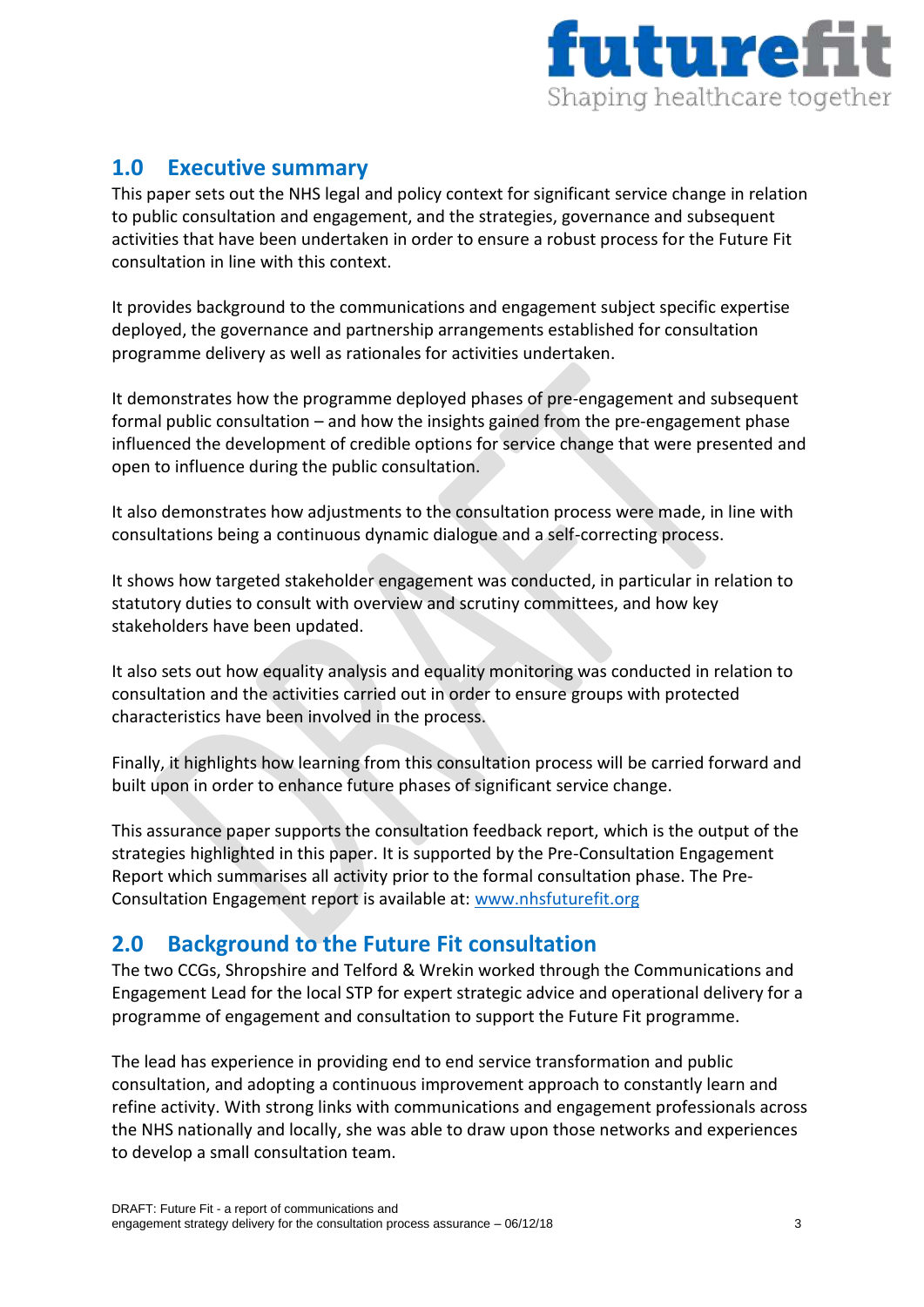

The approach was in-line with the principle that consultations are a 'continuous dynamic dialogue' and are a self-correcting process. This allows organisations that are consulting with the public to change consultation processes in response to what is heard about the process during the consultation period and to make adjustments.

The team retained the Consultation Institute, who provide external expertise, up to date advice on emerging case law and advice on the robustness of the consultation process.

A key requirement for NHS service change is to meet the NHS assurance framework, [planning, assuring and delivering service change for patients.](https://www.england.nhs.uk/wp-content/uploads/2015/10/plan-ass-deliv-serv-chge.pdf) By doing so, it also provides a robust planning process and NHS local system assurance.

'Significant service change' in the NHS must be compliant with specific statute on public consultation, case law, and NHS policy around involving patients and the public in NHS changes. This legal and policy context for the NHS included in appendix 1.

The consultation strategy and subsequent activity and resources included the communications and engagement expertise, experience and skill mix required and budget recommendations to deliver a safe engagement and consultation process.

Safe refers to there being no successful legal challenge, no successful referral to the Secretary of State for Health and subsequent intervention by the [Independent](https://www.gov.uk/government/organisations/independent-reconfiguration-panel)  [Reconfiguration Panel](https://www.gov.uk/government/organisations/independent-reconfiguration-panel) (IRP), and therefore delay to the implementation of service changes and damage to stakeholder relationships.

A communications and engagement strategy was produced prior to the start of consultation. It provided high-level NHS legal and policy context for significant service change, and allowed the NHS partners to consider the risks and mitigations involved for a programme of pre-engagement and consultation.

The strategy provided the basis of the communications and engagement plan for the programme, and also provided assurance to the Future Fit Programme Board and to the two CCGs' governing bodies, that there was a robust programme of engagement, communications and consultation in place. In turn, this also provided assurance to external stakeholders and partners such as the two local Healthwatch organisations, and the Joint Health Overview and Scrutiny Committee (Joint HOSC) and Powys Community Health Council (CHC).

A robust NHS England assurance process placed challenge on the system to ensure that all areas of activity that needed to proceed in tandem to the formal consultation were in hand. Approval of the Pre-Consultation Business Case and all consultation materials by the CCG

Governing Bodies and the Future Fit Programme Board formed part of this process. The Joint HOSC and Powys CHC and were kept informed at all stages and agreed to the final start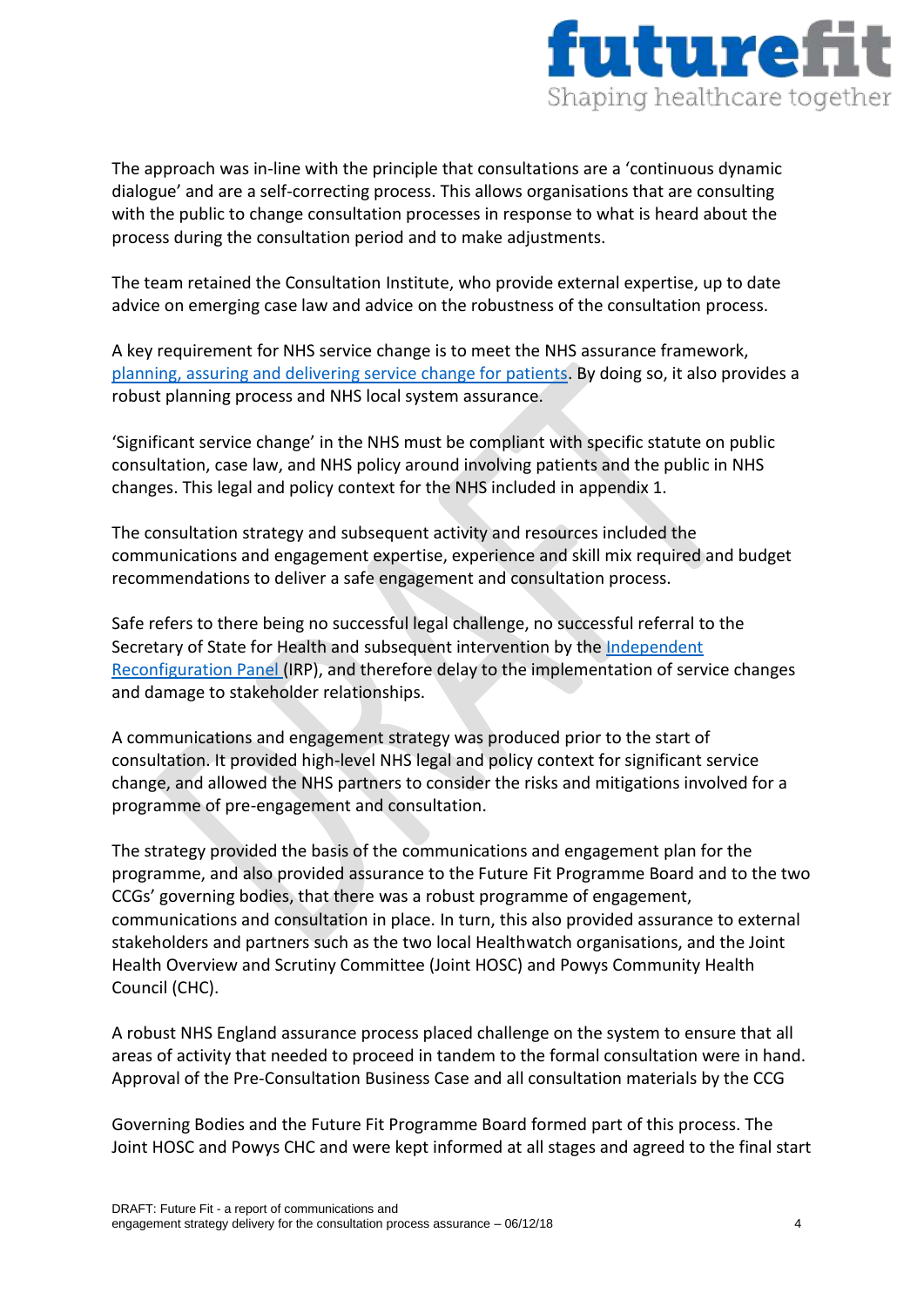

date and length of the consultation. The formal public consultation period therefore started on 30<sup>th</sup> May 2018 and was planned to take place over 14 weeks.

# <span id="page-4-0"></span>**3.0 Engagement and consultation governance**

In order to ensure good processes, a Stakeholder Refence Group (SRG) was established to oversee the development and implementation of the consultation strategy and related consultation dialogue activity with the public and stakeholders. In addition, a Publications Reading Group was formed of patient representatives from Shropshire, Telford & Wrekin and mid Wales to inform the production of all consultation materials.

The SRG's oversight included:

- Compliance to legal duties, local and national policy, guidance and mandated requirements
- Overview of communications and engagement strategy development and implementation
- Dialogue communications and engagement methodology with key stakeholders
- Equality impact analysis and assurance
- Oversight of key consultation publications and ensuring a plain English approach to all materials
- Oversight of the translation of materials into Welsh for the population of Powys
- Development of the consultation surveys
- Input into communications plans for engagement promotion
- Review of key documents including the main consultation document, summaries etc
- Suggestions for engagement and consultation methods
- Provided local knowledge to support equality work and links to community and voluntary sector groups
- Acted as a critical friend to the programme

The work of these groups was positive and their input invaluable, the programme would like to thank members for their assistance, their input, ideas and work has helped ensure the consultation has been wide ranging, high quality, open and took different views and experiences into account.

The Stakeholder Reference Group has continued to oversee the updated communications and engagement plans for the post consultation phase, as well as make key recommendations for how learnings from previous phases can be incorporated, to ensure continuous improvement. The Group has agreed that it will conclude its work in support of the consultation at the post-decision making stage and any ongoing input will be sought from the STP Communications and Engagement Group.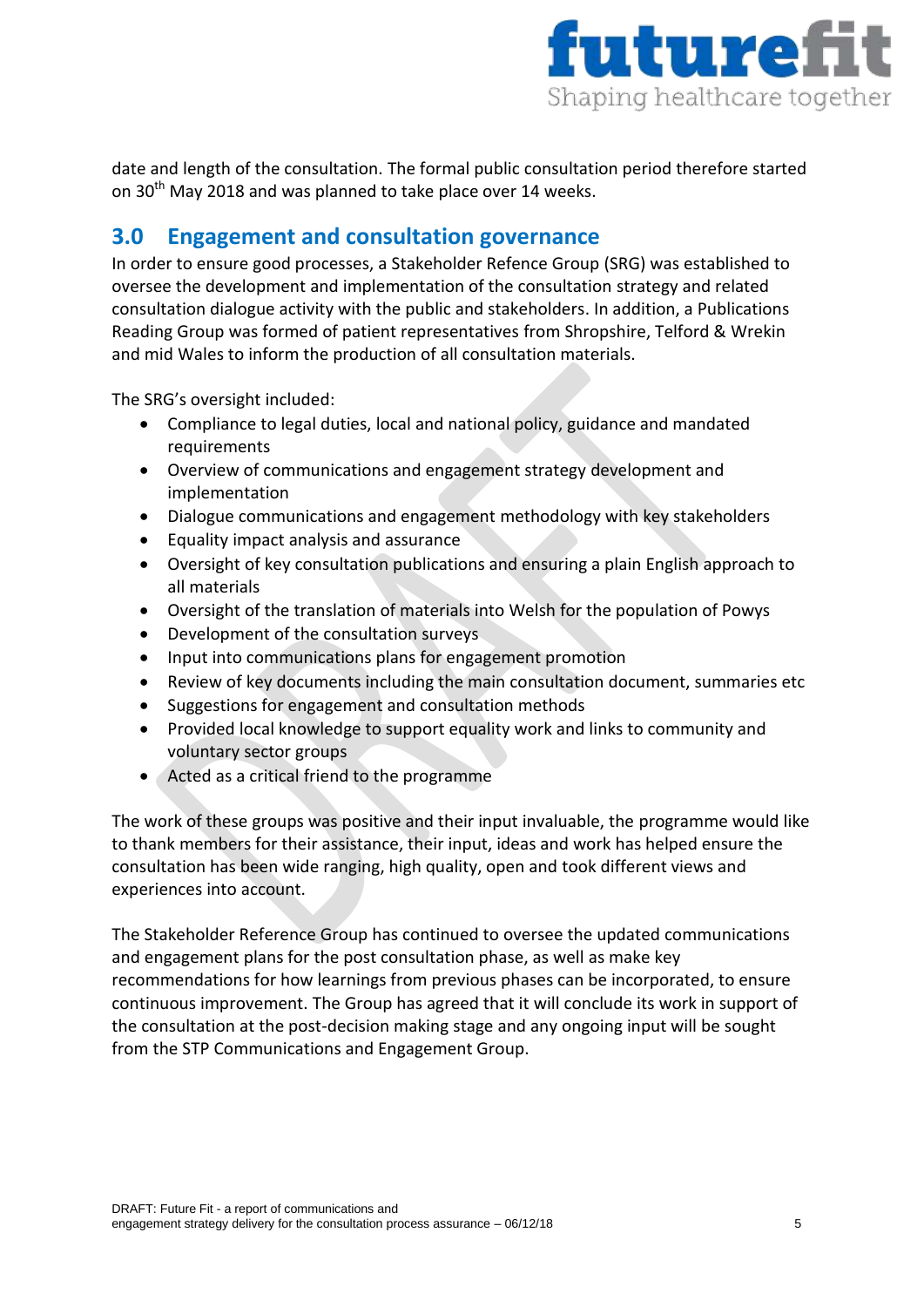

# <span id="page-5-0"></span>**4.0 How engagement phase feedback influenced options development**

Prior to the start of consultation, a Pre-Consultation Engagement Report was drafted which summarised the engagement activity from the Call to Action in 2013 through to the start of consultation. This document provided information on the influence of the pre-consultation engagement throughout the options development and appraisal process. It demonstrates how we listened to people's views and ideas. It includes a list of all the engagement that has taken place from 2013 to 2018 and the reporting of this engagement through CCG boards, Joint HOSC and Future Fit Programme Board. The PCER can be accessed at: [www.nhsfuturefit.org](http://www.nhsfuturefit.org/)

# <span id="page-5-1"></span>**5.0 Consultation phase communications and marketing strategy**

An underpinning communications and engagement strategy was developed for the consultation phase and shared with the CCGs, the Joint Health Overview and Scrutiny and Powys Community Health Council.

The purpose of the consultation plan was to describe our process for formal consultation and how we were to reach stakeholders including patients, their carers, families and members of the public across Shropshire, Telford & Wrekin and mid Wales. This process ensured that our methods and approaches were inclusive and tailored to the people we wanted to reach so that they could have their say. These included:

- Public, patients, carers and their representatives
- Key stakeholders including partner organisations
- Voluntary, community and social enterprise sector organisations
- Staff across all partner organisations of the Sustainability and Transformation Partnership
- Local Councillors, MPs and Welsh Assembly Members
- Joint Health Overview and Scrutiny Committee, Healthwatch Shropshire, Healthwatch Telford & Wrekin and Powys Community Health Council
- Particular interest groups, including seldom heard groups and nine protected characteristics, plus four additional groups identified by the Future Fit Programme Board

The plan drew on feedback received to date from the public and key stakeholders and was shared with the Future Fit Communications and Engagement Stakeholder Reference Group. The plan describes mechanisms that were in place and what else we intended to do to consult with staff, the public, patient, carers, key stakeholders and seldom heard groups.

The plan set out the activity which was to take place and the timelines involved, including the resources required to deliver the plan. The intention of the plan was to help people understand what to expect from the formal consultation, how they could be involved and how long the process would take. The purpose of the consultation communications and engagement activity was to: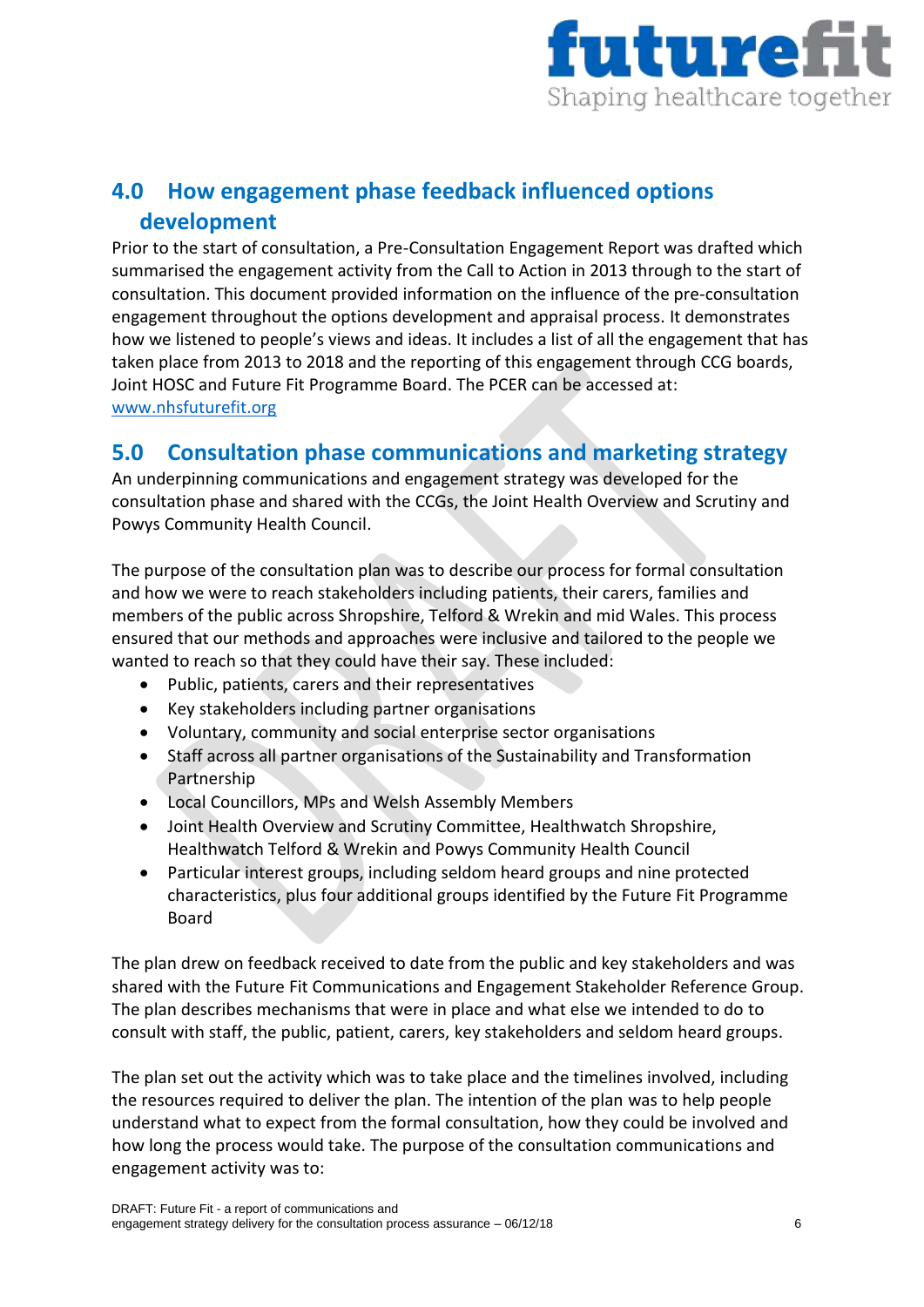

- Raise awareness of and provide information on the changes being proposed
- Involve stakeholders in discussions about the proposed changes and draw out any issues and concerns
- Support us to pay 'due regard' to our equality duty in our decision making
- Work with stakeholders to consider potential solutions to any issues raised
- Gather feedback which will inform the decision about the future model of hospital services
- Ensure we meet our statutory duties as set out later in this document

The plan adopted the following high-level objectives:

- To ensure that the consultation is transparent and that that it meets its statutory requirements through sufficient inclusiveness, breadth, and depth
- To create a significant and meaningful amount of engagement with local stakeholders, ensuring that the consultation is accessible, that they are aware of the survey and documents and have the opportunity to participate
- To capture, collate, analyse and consider the feedback we receive to make an informed decision
- To ensure a thorough audit trail and evidence base of feedback

# <span id="page-6-0"></span>**6.0 Engagement and consultation methodology**

A separate report was developed to summarise the methodology adopted throughout the pre-consultation and formal consultation period. In brief, the following stages were followed:

## <span id="page-6-1"></span>**6.1 Consultation phase methodology**

Building upon the plans developed in the pre-engagement phase, an integrated mixed consultation methodology was adopted, with the specific purpose to ensure compliance with the Gunning Principles, contained in appendix 1, and ensure opportunities for the public to influence the outcome of the consultation.

The consultation period was proposed to run for 14 weeks, from  $30<sup>th</sup>$  May 2018 to 4<sup>th</sup> September 2018, to take into account the summer holidays. This was also to ensure there was 'adequate time for the proposals and issues to be considered and responded to' as per Gunning Principle three. This timescale was supported by the Joint Health Overview and Scrutiny Committee and Powys CHC.

In particular, we were mindful of the significance of the proposed changes, and learning from other NHS consultations across the country of a similar size had shown that there was a need to ensure all changes received due consideration.

Also it was acknowledged that the issues were complex, and every effort should be made to make information as easily accessible and understandable as possible, but for different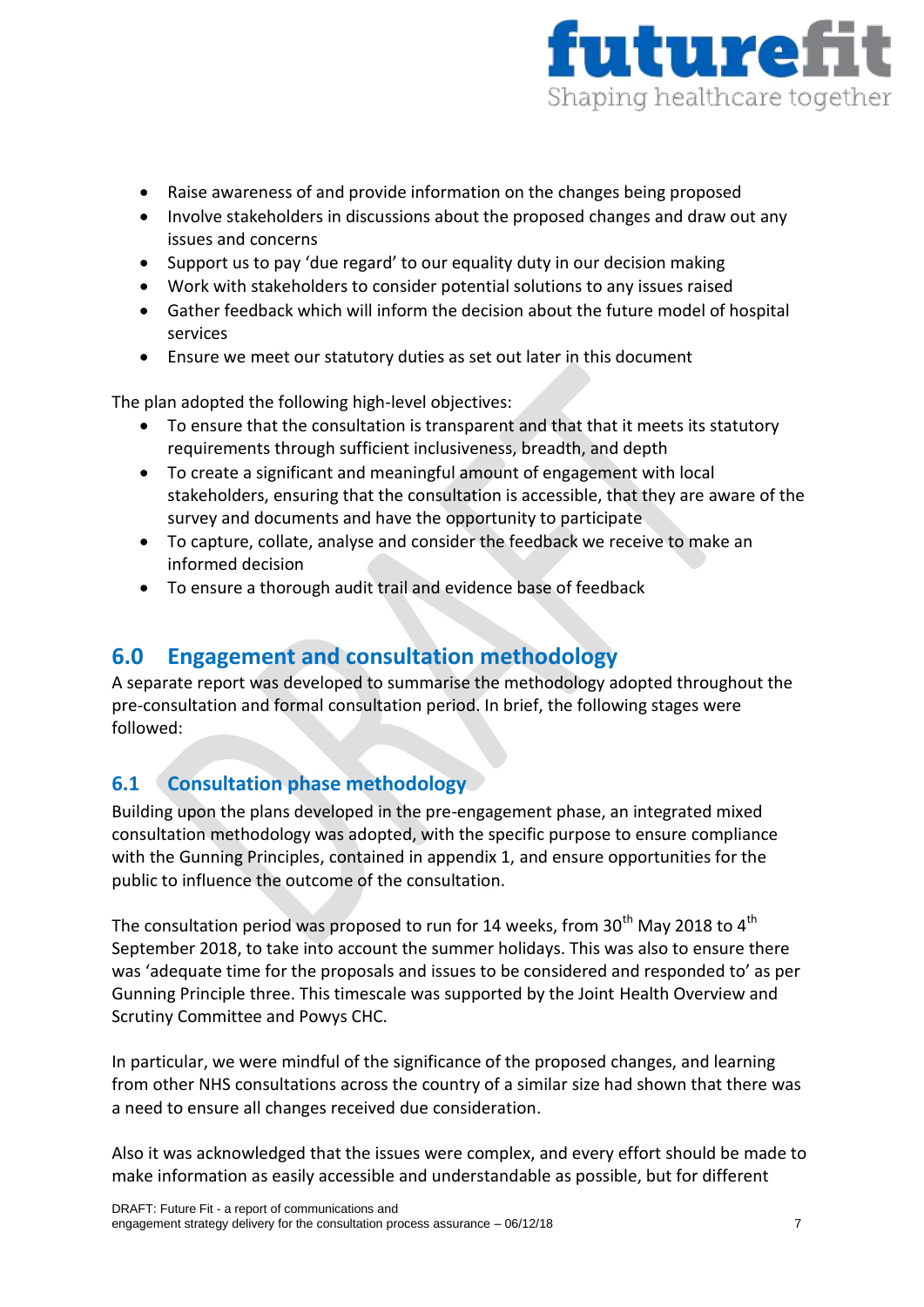

people this would mean different types of information, and to ensure there were sufficient reasons provided for 'intelligent consideration' as per Gunning Principle two.

It was agreed to be published on the website:

- Full pre-consultation business case for change and all appendices
- Public facing consultation document  $-$  a summary of the above
- $\bullet$  Summary consultation document a summary of the public facing consultation document
- Easy Read and accessible formats of consultation documents
- Welsh language versions of documentation as required
- Frequently Asked Questions to be updated throughout the consultation period to respond to questions and concerns
- Integrated health, quality and equality impact analysis

## <span id="page-7-0"></span>**6.2 Mid-Point Review**

Midway through the consultation a formal mid-point review was organised to allow for a stocktake of the demographic date from the responses received by that point. The findings were shared with Joint HOSC and Powys CHC to allow for feedback and suggestions to feed into the self-correcting nature of the consultation process.

## <span id="page-7-1"></span>**6.3 Public events**

Initially 10 formal public events were planned to run for four hours to allow time for discussion and for people to drop in at a time convenient to themselves. These were designed by the Stakeholder Reference Group to offer the greatest opportunity for the majority of people to be able to ask their questions to clinicians and senior executives from the CCGs and Powys Teaching Health Board.

Initially we did not have a specific travel and transport table, but realised early in the consultation that many people were attending with specific questions relating to travel, in particular public transport. Therefore we secured the support of the appropriate individuals at each public meeting, and as with all tables, views and comments were captured.

In addition, by the time of the mid-point of consultation review, we had identified the need to hold three additional events and to extend the consultation by one week, closing on  $11<sup>th</sup>$ September 2018, to allow people to have time to consider what they heard at the events and take part in the consultation.

Therefore, during the consultation, 13 public events were booked and promoted which reached nearly 1000 members of the public. They had a series of 'stations' to ensure expert input. These included:

- **•** Emergency Care
- Planned Care
- Women & Children
- Outpatients and Tests

DRAFT: Future Fit - a report of communications and engagement strategy delivery for the consultation process assurance – 06/12/18 8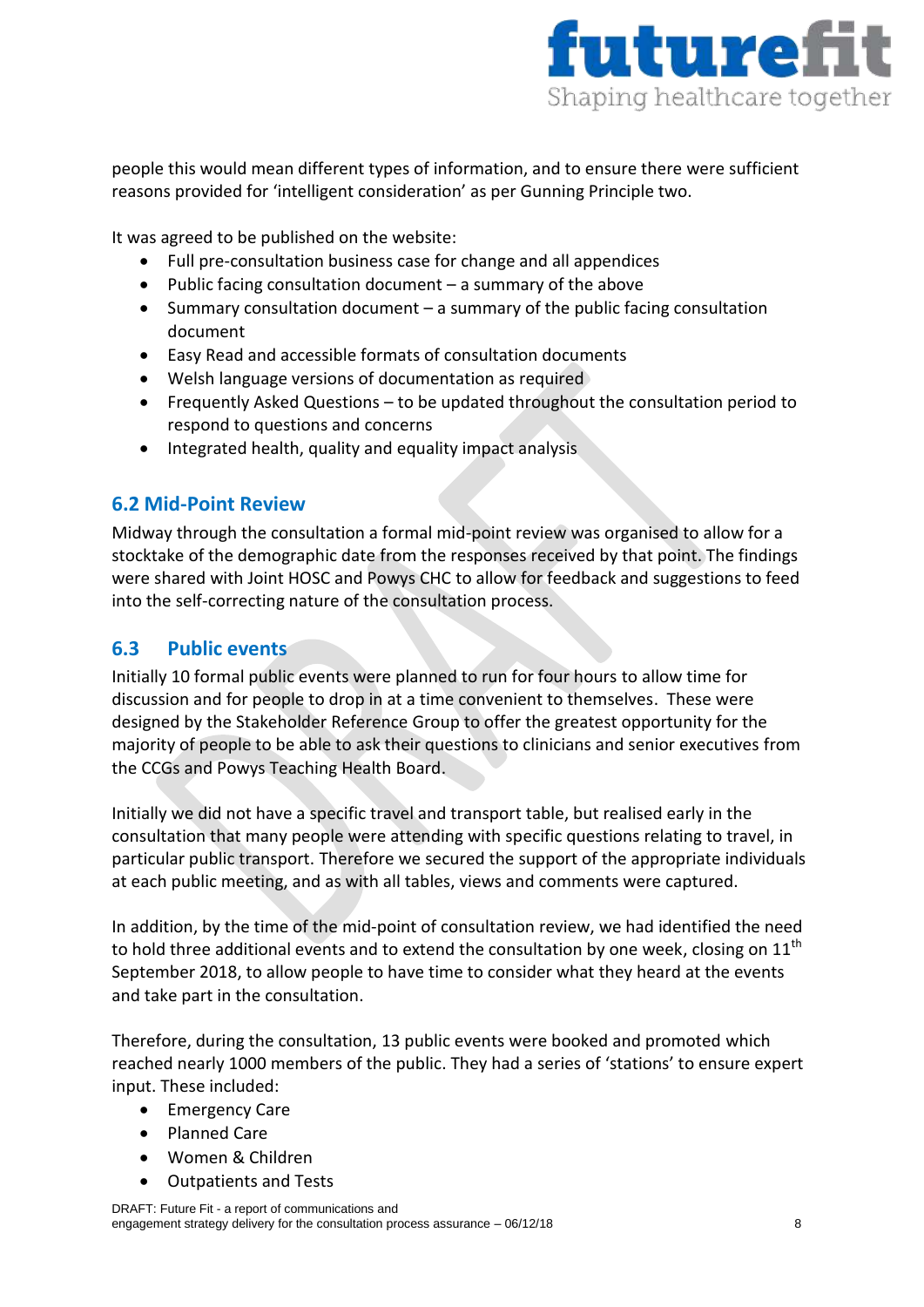

- Travel and Transport
- General enquiries
- Healthwatch or Powys CHC representation

Events were planned to ensure adherence to Gunning Principle two, and there was opportunity for consideration of the issues and opportunity for dialogue, feedback as well as questions and answers.

All event feedback was captured and Frequently Asked Questions updated on a regular basis and published on the website to ensure the conversations were shared in order for participants and others to view the comments made at each event.

In line with good event practice, staff working at the events received an event pre-brief document, were invited to attend pre-event briefing sessions in the run up to the start of the consultation and were asked to arrive early to be briefed about venue and attendee specific information in advance of the event, and stayed behind afterwards to take part in a debrief. Doing this was extremely valuable as key learnings were taken forward into the next events, and staff were able to share their experiences in order to improve subsequent events again to continuously improve to provide the best safe environment for people to participate.

Development sessions also took place with key clinical staff who would be presenting at the events; these were designed to support staff, who for many was the first time leading public events of this nature.

It should be noted that there was some opposition to the style of meetings by some members of the public who wanted to be able to have question and answer style events to have their say in front of a wider audience rather than enter into detailed discussions with clinicians and CCG and SaTH executives.

## <span id="page-8-0"></span>**6.4 Appointment of independent analysists**

An independent organisation, Participate Ltd, were appointed to provide analysis of consultation feedback, in line with best practice consultation and to ensure public confidence in the feedback report. The resulting Consultation Findings Report included analysis of all surveys, emails, letters and feedback from the public events, pop-up information stands and seldom heard group face to face meetings and other sessions.

## <span id="page-8-1"></span>**6.5 Surveys focus groups and submissions**

#### <span id="page-8-2"></span>**6.5.1 Consultation survey**

The survey provided an easily accessible way for people to give their views. It was made available on-line and on paper with a free post for ease of return. In addition, a version was produced for screen readers to allow participation from visually impaired respondents.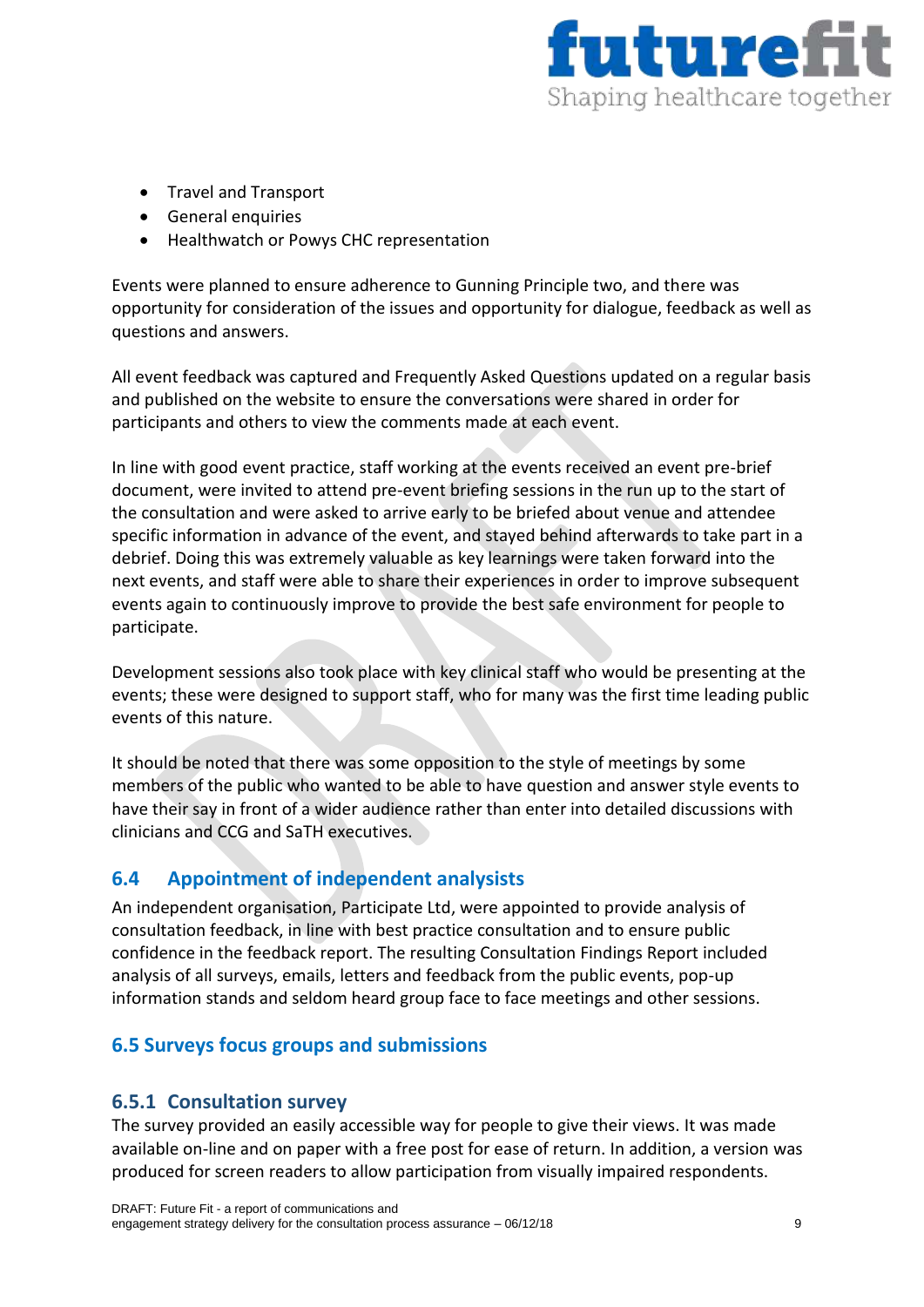

An independent organisation Participate Ltd, with expertise in complex survey design and registered with relevant professional bodies supported the survey development and conduct analysis for all consultation engagement methods. This was to ensure that it was independent from the NHS organisations leading the consultation.

Access to the survey on-line was a key feature of publicity and promotion, and paper versions were distributed. There were 18,742 completed after data cleansing

## <span id="page-9-0"></span>**6.5.2 Targeting equality and protected groups**

Communication with the Voluntary, Community and Social Enterprise Sector(VCSE) was coordinated prior to consultation through the Voluntary and Community Sector Association (VCSA). In addition, an offer was made to three local community and voluntary group organisations to recruit and run focus groups and submit a report, in return for a small payment. This is in recognition of the Community and Voluntary Sector ability to reach further into communities than NHS organisations. In total 222 meetings took place. Some of these were delivered by the Future Fit engagement team and others by the three organisations: Rural Communities Council (Shropshire), Impact (Telford & Wrekin) and Powys Association of Voluntary Organisations (mid Wales).

## <span id="page-9-1"></span>**6.5.3 Submissions received from groups, teams and individuals**

Organisation and groups were also targeted and encouraged to make their own submission into the consultation. A letter was circulated from the two CCG accountable officers encouraging partners and stakeholders to feedback their views.

Several submissions to the consultation were received from the following groups:

- NHS organisations
- VCS organisations
- Patients and public
- Elected representatives

#### <span id="page-9-2"></span>**6.5.4 Direct mailing of surveys**

A number of Shropshire councillors chose to hand deliver consultation documents and surveys to their local populations. In addition, documents were handed out at several local train stations to commuters. Telford & Wrekin Council also arranged a household door drop via Royal Mail to houses in the Telford & Wrekin area. It accompanied this with additional Council produced materials and was therefore sent along with other materials from the Council.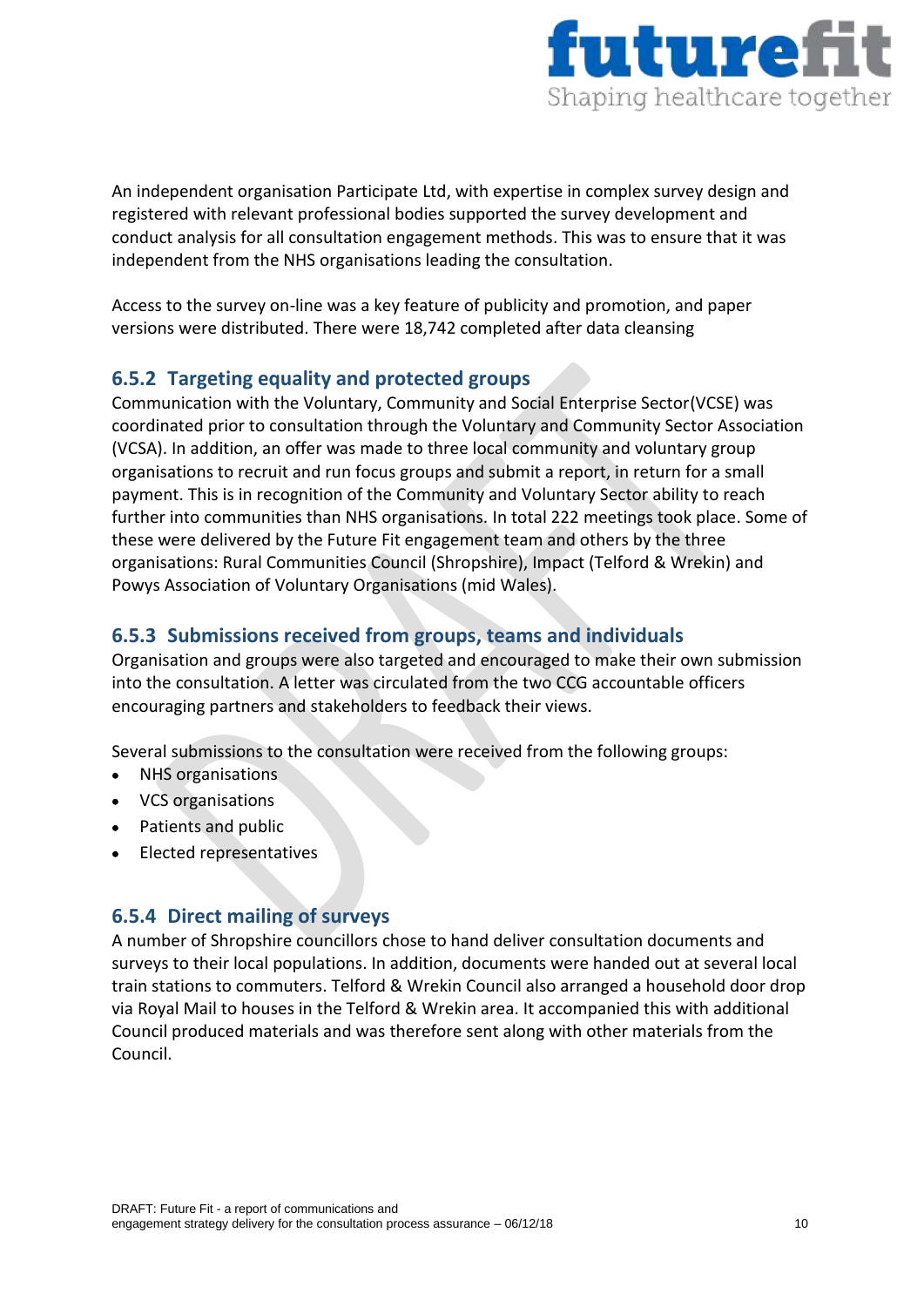

## <span id="page-10-0"></span>**6.6 Benchmarking response numbers against other NHS consultations**

Response rates are benchmarked against comparative NHS consultations in order to give a sense of scale and proportion.

Information provided by the Consultation Institute notes that all sector consultations that achieve higher than a 1% response rate are considered 'good' response. The average response rate for UK public consultations stands at 0.7%.

Similar consultations include the NHS Calderdale Clinical Commissioning Group and the NHS Greater Huddersfield Clinical Commissioning Group which attracted similar levels of public interest and scrutiny. That consultation achieved a response rate of 0.1%.

In addition, Greater Manchester's Healthier Together consultation in 2014 attracted a response rate of 0.9% of the population and was commended as "the largest public response to a regional consultation about health services conducted in England, in the last decade."

The percentages are calculated based on the population of Shropshire, Telford & Wrekin and mid Wales combined who access the two hospitals. The consultation therefore reached approximately 3.2% of the local population. The Consultation Findings Report includes a breakdown of the individual demographics to reflect what proportion of the population was reached.

While statistical analysis of the numbers of people who have responded is important to capture, it should be noted that it is the depth of qualitative response which is valuable in consultation programmes as this provides the feedback to support Gunning 4 'where decision makers conscientiously take into account public feedback in making their decision'.

While the Future Fit programme has drawn upon robust methods of consultation and engagement methodologies it is not an academic research project but targeted continuous dialogue with communities who would be most affected by potential changes. This was conducted to ensure they had the information, time for consideration and clear ways to give their views. In particular, the focus was on collecting in-depth qualitative feedback in order to give the richness of insight to help give good information to decision makers to inform final decisions.

## <span id="page-10-1"></span>**6.7 Targeted stakeholder engagement**

The CCGs are mindful of their statutory duties to engage with health overview and scrutiny committees and elected members, and respect that this is how NHS organisations are locally democratically accountable.

Since the Call to Action in 2013, local NHS organisations have held formal discussions with the Joint Health Overview and Scrutiny Committee and Powys Community Health Council.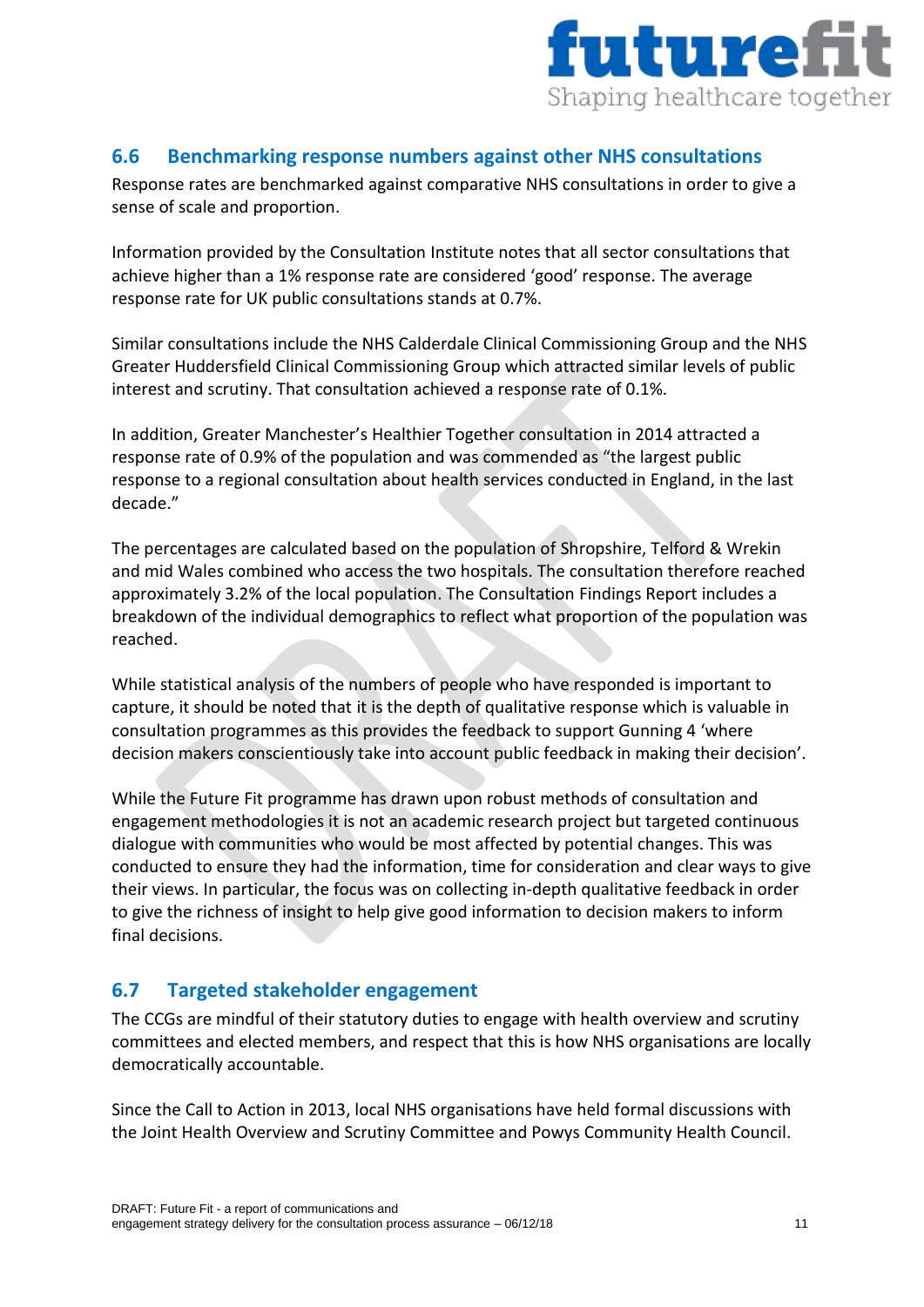

The formation of the Joint HOSC followed a formal request to the local authorities that the it should be considered under section 30 [in relation to the guidance.](https://www.gov.uk/government/uploads/system/uploads/attachment_data/file/324965/Local_authority_health_scrutiny.pdf)

At pre-consultation and consultation stage, the Future Fit Programme Director and the STP Communications and Engagement Lead took a liaison role with the scrutiny officers in each of the local authorities and the joint chairs in order to ensure a good working relationship, a two way flow of information and to ensure the NHS partners met their legal duties under section 244 NHS Act 2006.

Section 244 sets out the duty to consult with local scrutiny committees on matters of NHS significant variation of services and NHS consultation, see appendix 1.

Attendance and updates to scrutiny and 'gathering' of elected health overview and scrutiny members took place throughout the consultation. Details of these are incorporated in the Consultation Findings Report at: [www.nhsfuturefit.org](http://www.nhsfuturefit.org/)

In addition, Powys CHC were kept informed throughout the process, either by attendance from members of the Future Fit Programme team of through the Assistant Director (Engagement and Communication), Powys Teaching Health Board. Papers for all Joint HOSC meetings can be found at: [https://shropshire.gov.uk/committee](https://shropshire.gov.uk/committee-services/mgCommitteeDetails.aspx?ID=230)[services/mgCommitteeDetails.aspx?ID=230](https://shropshire.gov.uk/committee-services/mgCommitteeDetails.aspx?ID=230) and for Powys CHC at: [www.wales.nhs.uk/sitesplus/1144](http://www.wales.nhs.uk/sitesplus/1144)

Along with formal meetings, there have also been briefing sessions with the two JHOSC chairs and the CCG accountable officers at regular intervals. This has allowed more informal discussions and information sharing.

In addition, several offers were made to the JHOSC to hold a development session with the Consultation Institute and the Accountable Officers. These offers were declined by the joint chairs.

At an early stage prior to the consultation, the CCGs presented to elected members around the NHS legal and policy context for major service changes, to highlight the NHS consultation duties and outline the issues driving changes and the clinical specialties and services under review. Meetings were held with Shropshire Council and the individual parties within Telford & Wrekin Council.

During Joint HOSC meetings there have been on going questions from elected members and provision of information from the NHS in response. These requests have been recorded in the minutes from each meeting.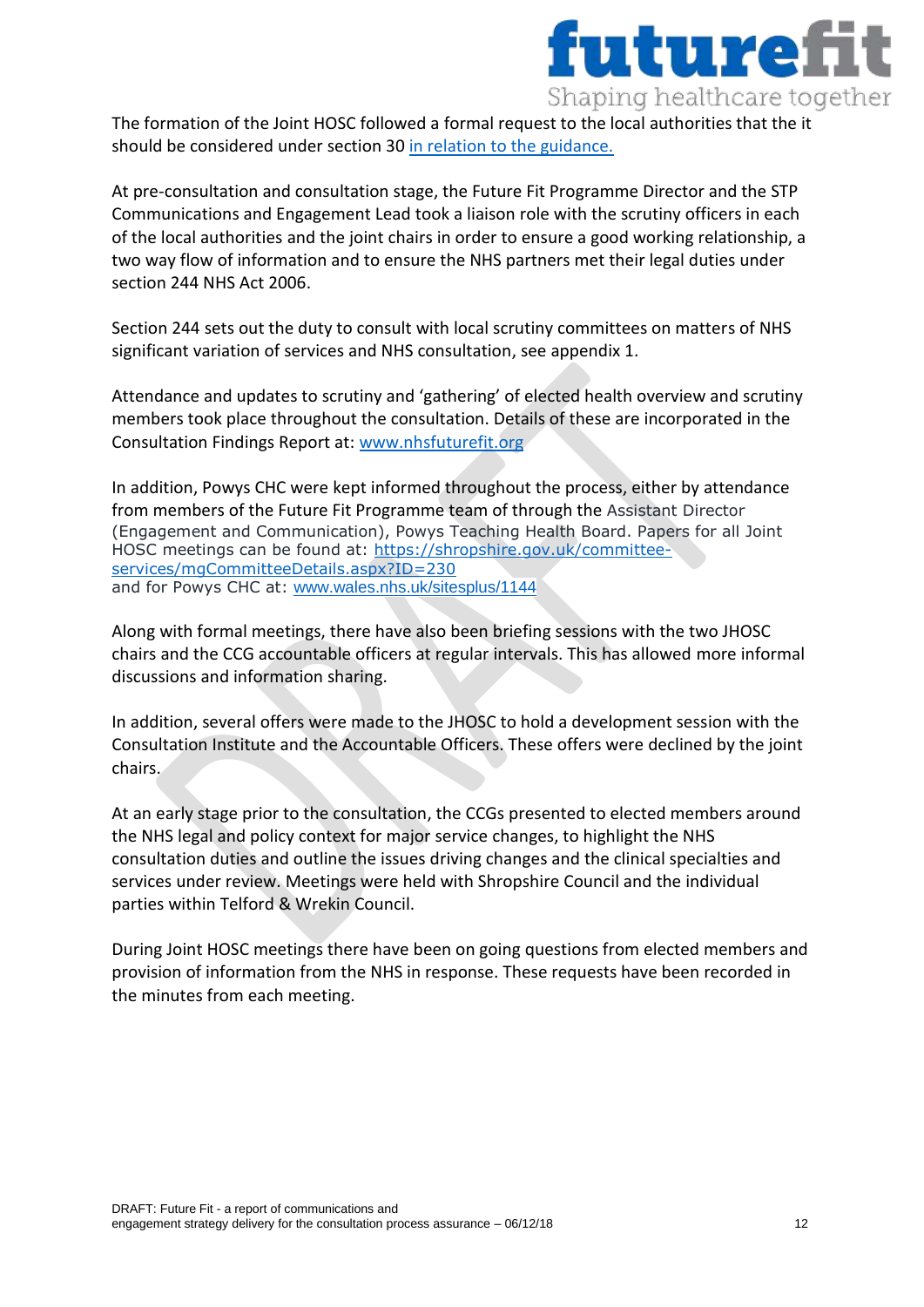

# <span id="page-12-0"></span>**6.8 Engagement with Healthwatch and CHC**

Healthwatch Shropshire and Healthwatch Telford & Wrekin and Powys CHC have been fully engaged in the consultation and the communications and engagement activity. They were able to provide positive challenge, suggestions and ideas to contribute to a good overall engagement and consultation process. This is in-line with their statutory role as a consumer voice for health and social care.

Healthwatch contributions included:

- Suggestion for extended consultation period to take account of summer holidays
- Sense checks of all written publications for readability and plain language
- Supported the VCS engagement and equality work
- Contribution to the scope of the travel and transport activity

It is to be noted that while involved, it has always been understood that the Healthwatch and CHC's statutory roles, and their independence has been retained. Members of the Future Fit Programme Board made themselves available to attend executive meetings.

Healthwatch and Powys CHC members also attended a wide range of public events also regularly attended the scrutiny sessions.

## <span id="page-12-1"></span>**6.9 Engagement with Members of Parliament**

Each NHS partner has on-going relationships with local MPs, and accountable officers have been provided with key updates and information to facilitate these discussions. An open offer of one to one meetings was also made. MPs have been informed about the public events in their local constituencies and have been invited to share their views on the proposals.

## <span id="page-12-2"></span>**6.10 Engagement with other NHS bodies**

Work has taken place to engage with NHS regional clinical networks, many of whom have provided responses into the consultation process. These include:

- Neighbouring clinical commissioning groups and foundation trusts
- Neighbouring STP teams
- Shrewsbury and Telford Hospital NHS Trust
- NHSE Specialised Commissioning
- West Midlands Clinical Senate
- Shropshire Community Health NHS Foundation Trust
- Welsh Ambulance Service NHS Trust
- West Midlands Ambulance Service NHS Trust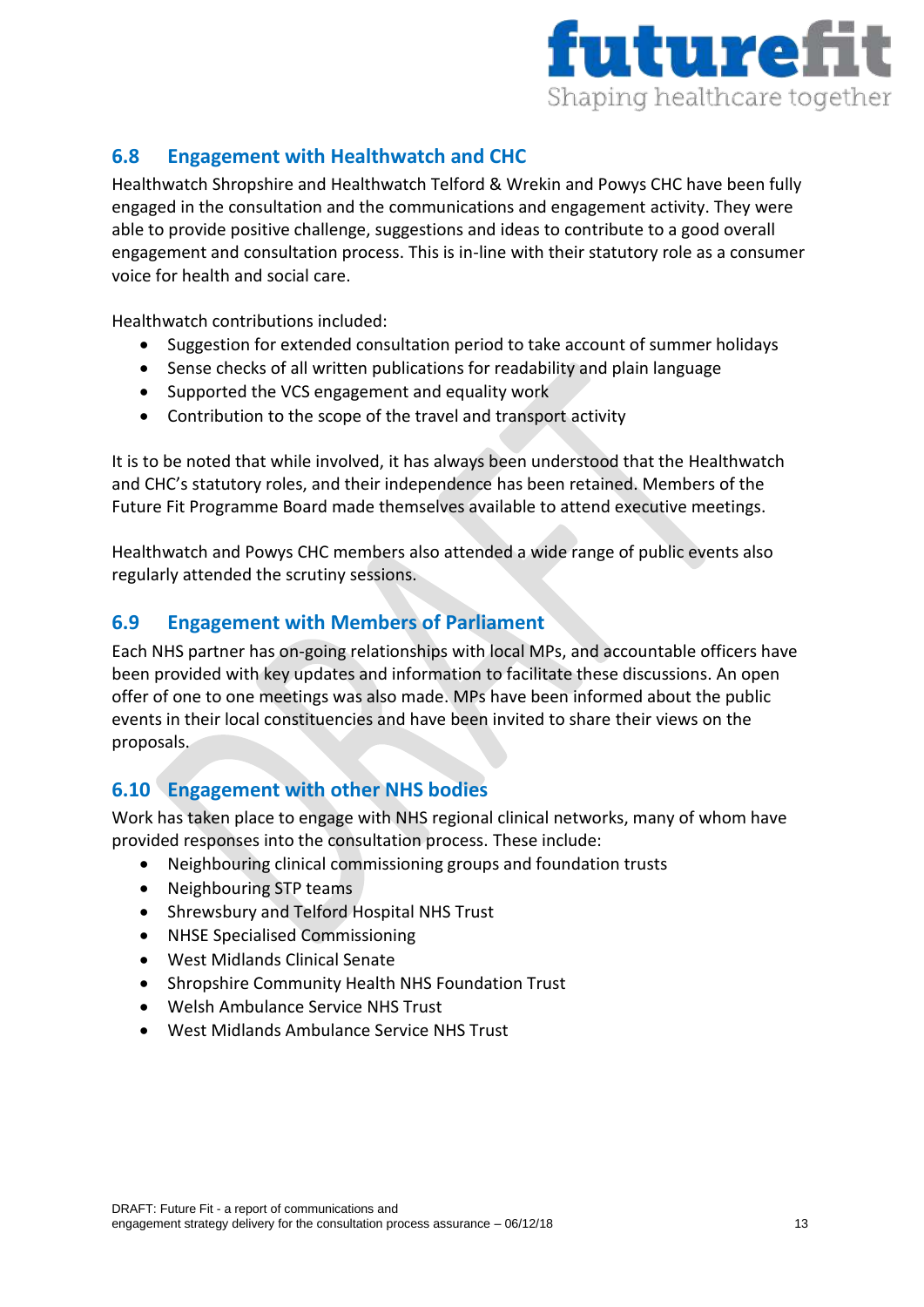

## <span id="page-13-0"></span>**6.11 Engagement with GPs**

The clinical commissioning groups are member organisations of GP practices, and it is set out in their constitutions the role practices have within their organisations. Each CCG has updated the local GP communities around the on-going programme via development sessions, meetings, updates in regular communications and bulletins. The Future Fit Programme Director has led engagement with the LMC.

#### <span id="page-13-1"></span>**6.12 Engagement with staff**

A programme of staff meetings started across Shrewsbury and Telford NHS Hospital Trust prior to the consultation and have continued throughout with alternating weekly meetings at the two hospital sites.

During the formal consultation period, the Trust openly encouraged active participation of staff and made every effort to encourage staff to input their views as part the formal consultation process. There has been regular communication directly from the Chief Executive and through internal 'team brief' processes.

Any feedback gained from staff was shared with the CCGs at weekly meetings and staff were encouraged to provide feedback formally through the consultation survey.

In addition, CCG and other partner organisations face to face and email briefings were conducted through the consultation, with events for staff taking place at the sites of Midlands Partnership Foundation NHS Trust (MPFT) and Shropshire Community Health NHS Trust.

# <span id="page-13-2"></span>**7.0 Review of compliance with Equality Act and Public Sector Equality Duty**

The Future Fit plans are subject to a rigorous NHS assurance process which aims to eliminate discrimination, promote equality of opportunity and ensure that, wherever possible, services are provided in ways which might reduce health inequalities.

As part of this assurance process, integrated impact assessments (IIAs) were conducted in relation to the future options for the two hospitals sites and specifically for the Women and Children's services. These IIAs identified groups which could be vulnerable to the proposals and the aspects of the services which could reduce or deepen health inequalities.

In addition, an Equality Impact Assessment was developed prior to the start of consultation and was updated at regular intervals, in particular at the mid-point review, post consultation once feedback was available from all events, surveys and letters. The EIA will continue to be updated post- decision making in early 2019.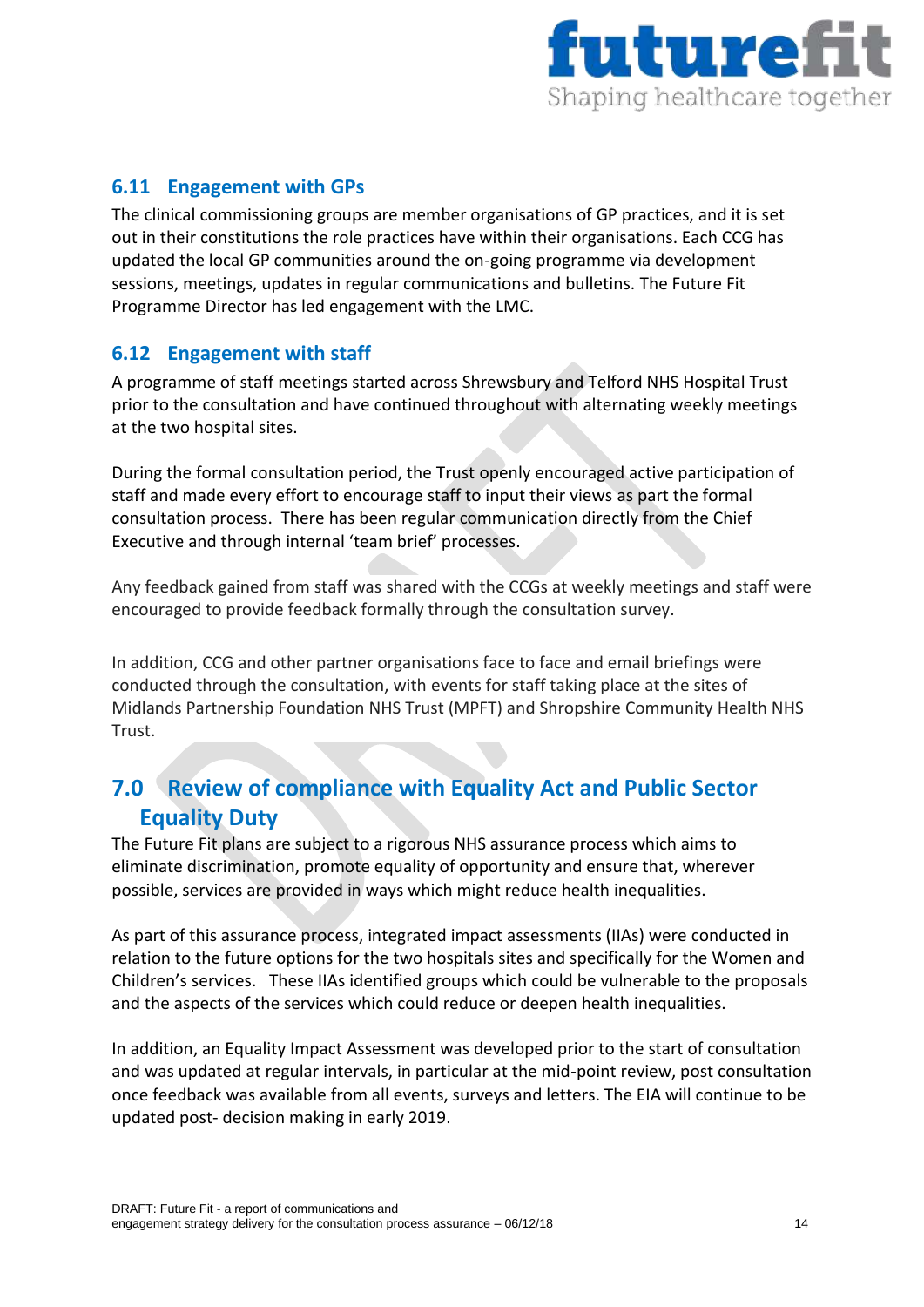

The process required appropriate engagement with the identified groups who work with people who may face barriers to taking part in this consultation, providing a meaningful opportunity for people who may be more impacted by any potential change to consider and feedback on the various issues and proposed changes.

The programme invited local Third Sector voluntary and community groups or organisations to hold focus groups or face to face meetings with groups they regularly engage with to help us to consult with different vulnerable groups in relation to specific or different issues.

## <span id="page-14-0"></span>**7.1 Review of compliance with Equality Act and Public Sector Equality Duty**

The NHS has a duty to meet its public sector equality duty, as defined by S.149 of the Equality Act 2010.

The Equality Act 2010 applies to all organisations that provide a service to the public or a section of the public (service providers). It also applies to anyone who sells goods or provides facilities. It applies to all our services, whether or not a charge is made for them.

The Act protects people from discrimination on the basis of a 'protected characteristic'.

The relevant characteristics for services and public functions are:

- **•** disability
- gender reassignment
- pregnancy and maternity
- race
- religion or belief
- sex, and
- **•** sexual orientation
- marriage and civil partnership (named purposely in the equality act 2010. This protected characteristic was linked to the now retired sex discrimination act where people were protected on their marital status)
- age (under the Equality Act from April 2012 until then The Employment Equality (Age) Regulations 2006 still applied)

In addition, the Future Fit Programme Board identified a further four groups that it wished to consult with:

- Carers
- Non-English first language speakers, in particular Welsh language speakers
- Deprivation
- Rurality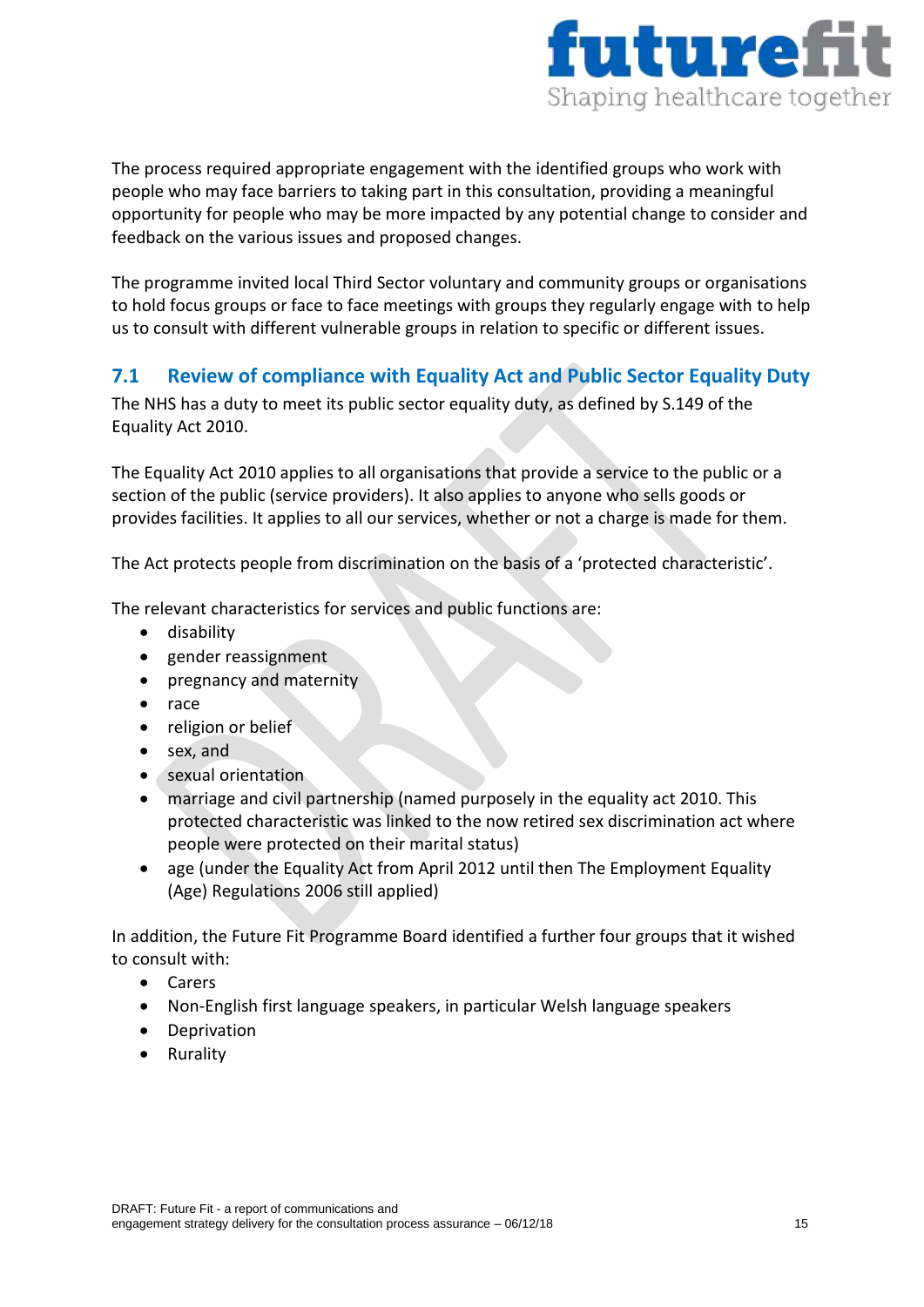

## <span id="page-15-0"></span>**7.2 The Equality Act General Duties**

The general and specific duties are set out in Appendix 1 section 149 of the Act at: <http://www.legislation.gov.uk/ukpga/2010/15/contents>

In summary, in exercising its functions, the NHS must have due regard to the need to:

- Eliminate unlawful discrimination, harassment and victimisation and other conduct prohibited by the Act, and actively promote equality
- Advance equality of opportunity between people who share a protected characteristic and those who do not
- Foster good relations between people who share a protected characteristic and those who do not

As part of the pre-consultation business case for change, two integrated impact assessments were carried out and analysis of the equalities impact has been on ongoing focus to inform engagement activity.

In addition to this, an equalities analysis was conducted on the consultation engagement and feedback. A tool used during NHS service reform planning to assess the potential of any proposal or decision to reduce or increase health inequalities, this is vital information that the NHS will need to consider in making their final decision.

To note that key data monitoring information has been requested at all opportunities consistently across all engagement methods – but it must be noted while it is a public sector equality duty to ask for data monitoring information, it is up to individuals to decide to provide it.

# <span id="page-15-1"></span>**7.3 Activity to engage with protected groups and those identified in the equality analysis work**

The assurance process required appropriate engagement with the identified groups who work with people who may face barriers to taking part in this consultation, providing a meaningful opportunity for people who may be more impacted by any potential change to consider and feedback on the various issues and proposed changes.

To validate perceived impacts, people from these groups have been engaged and asked about their perception of how any change to service might have an impact on them, whether this be positive or negative.

The programme engaged with third sector and interest groups who support people who may face barriers to taking part in the consultation. This offer included:

 Online and telephone support on how to run an effective focus group with stakeholders/service users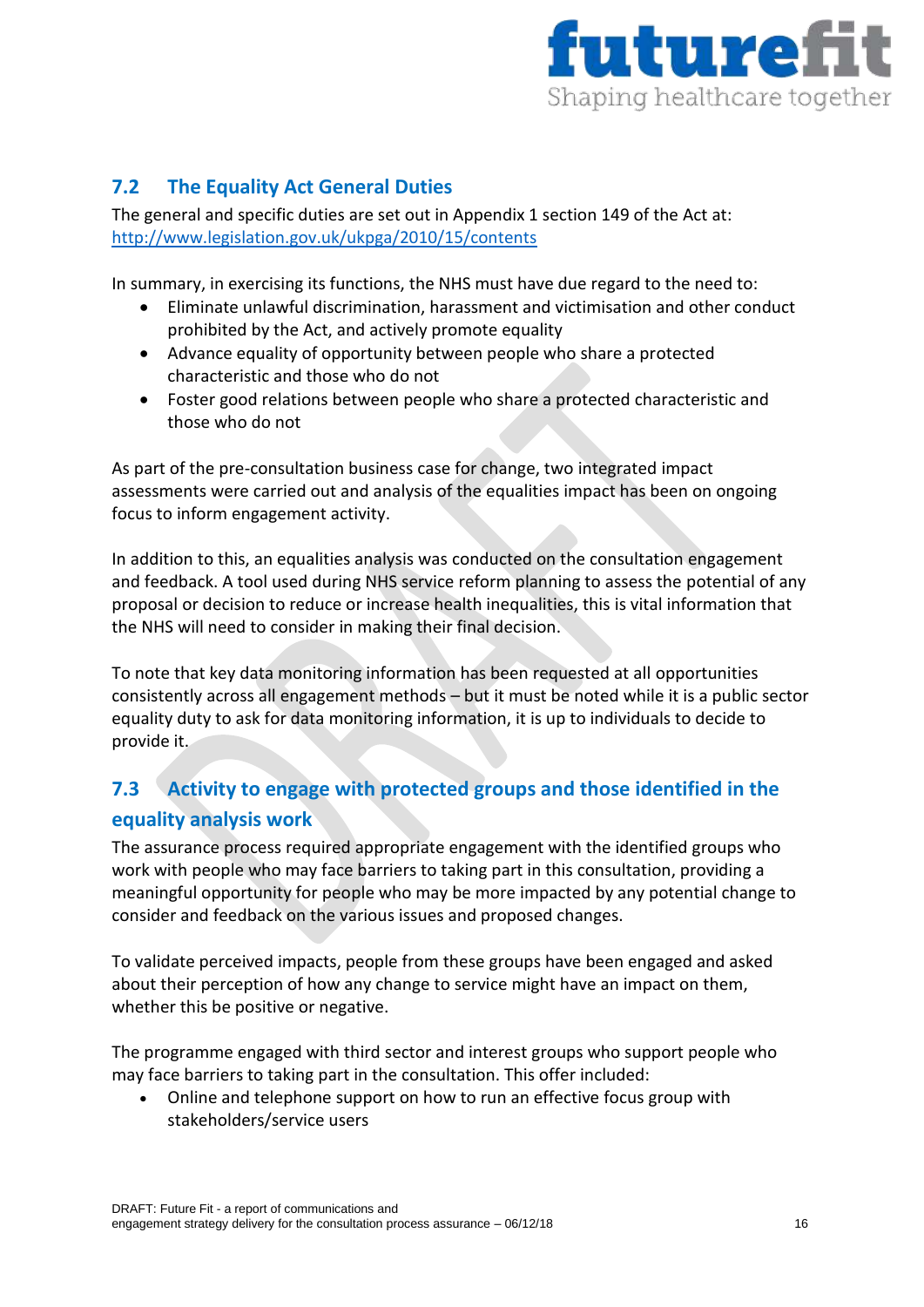

- Focus group toolkit discussion guide, templates and tools
- Payment of reasonable event expenses
- Requirement to provide a short output report of each focus group feedback to Future Fit
- Requirement to request data monitoring information from participants and provide that data back to Future Fit to monitor equalities.

The Consultation Findings Report produced by Participate Ltd includes all information regarding engagement with seldom heard groups throughout the 15 week consultation.

The objective was to continuously develop and adjust (where necessary) an open consultation methodology in order to reach and include the most vulnerable groups of people and provide a range of engagement activity that allowed different stakeholders and groups to get involved in the way that is most suitable to them.

An easy read version of the consultation documents was commissioned and this was available for the start of the focus group activity and used by learning disability groups and groups whose first language was not English in order to assist with translations, particularly for the Welsh.

All methods ensured that feedback and dialogue was captured, which was then analysed and included in the final feedback report. All methods included data monitoring of the key characteristics of participants to ensure the NHS organisations were hearing from key groups in alignment with IIA and that equality monitoring took place. This is not only best practice, but also ensures that the NHS meets its equality duties as well as its statutory duties to involve and consult.

It is worth noting that whilst we have a duty to ask for equalities monitoring information from all participants, it is not mandatory for people to complete and return this information after taking part in a focus group or an event. In many cases therefore we were unable to gather equalities monitoring data.

## <span id="page-16-0"></span>**7.4 Future adjustments to equality impact activity for next phases**

Working with partner organisations in the third sector has been a positive experience for the Future Fit programme, and there is a commitment to continue to build upon the relationships that have been established for the next phases of the programme.

As part of the commitment to continuous improvement, in early 2019 a review of the equality engagement activity and processes will take place in order to inform an updated equality delivery strategy for the Future Fit programme to under-pin the updated communications and engagement strategy for the next phases.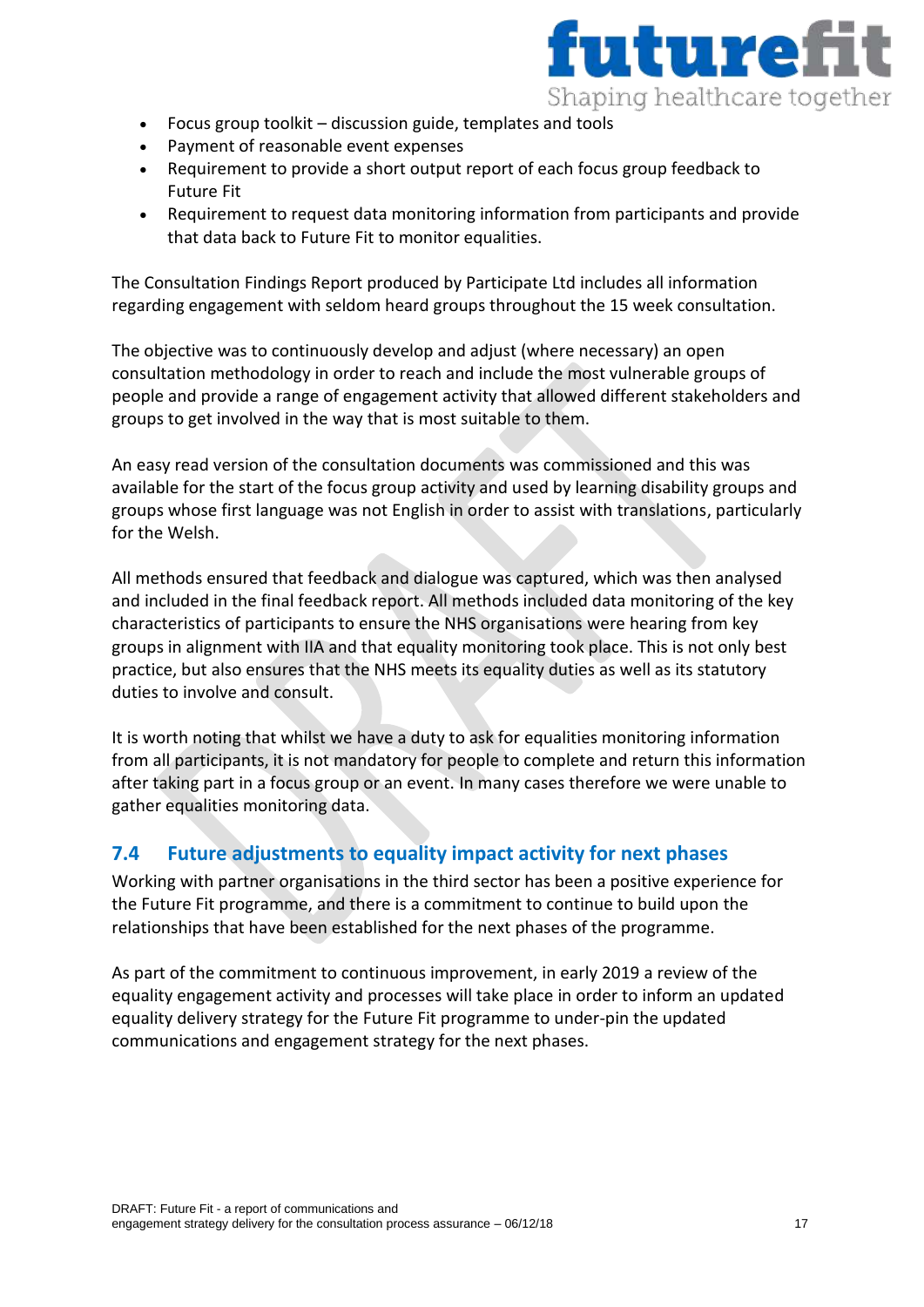

# <span id="page-17-0"></span>**8.0 Consultation feedback, independent analysis and sharing consultation feedback**

As already highlighted, an independent organisation Participate Ltd conducted the Consultation Findings Report.

This was published in draft form in November 2018 and marked the start of a period of conscientious consideration by Shropshire and Telford & Wrekin CCGs. This process has presented key stakeholders, the voluntary sector and patient representatives with an opportunity to comment on the findings of the consultation and the proposed next steps.

It also allows the opportunity for any further comments that have been received from the public feedback sessions, and for other data or views to be considered as well as consideration of any alternative service models that may have been suggested through the public consultation.

Key meetings to date have included:

# <span id="page-17-1"></span>**8.1 Joint meeting of Shropshire and Telford & Wrekin CCG Governing Bodies – 14th November 2018**

A meeting took place of Joint CCG Boards on 14th November 2018. The purpose was:

- to set out an approach for conscientious consideration and statutory responsibilities of Governing Bodies
- to receive in private initial draft consultation findings from Participate and the Future Fit Programme Team
- to receive other material linked to key themes, for example Travel and Transport findings
- to consider other information or analysis that may be required by the governing bodies for decision making, for example reports on outstanding actions or concerns raised at the pre consultation business case (PCBC) stage
- to produce a summary report for the Programme Board from the event.

# <span id="page-17-2"></span>**8.2 Enhanced formal programme board and workshop for invited stakeholders – 22nd November 2018**

On 22<sup>nd</sup> November 2018, the Programme Board sponsors and stakeholder members met and discussed at a whole-day event the main findings from the consultation surveys, including Stakeholder responses. They fully considered responses and counter arguments and through the Chairs and AOs considered feedback from the CCG Board event. All Programme Board organisations were well represented and a number of invited guests, including SaTH clinicians and those representing seldom heard groups, were present, as were the Joint Chairs of the Joint HOSC.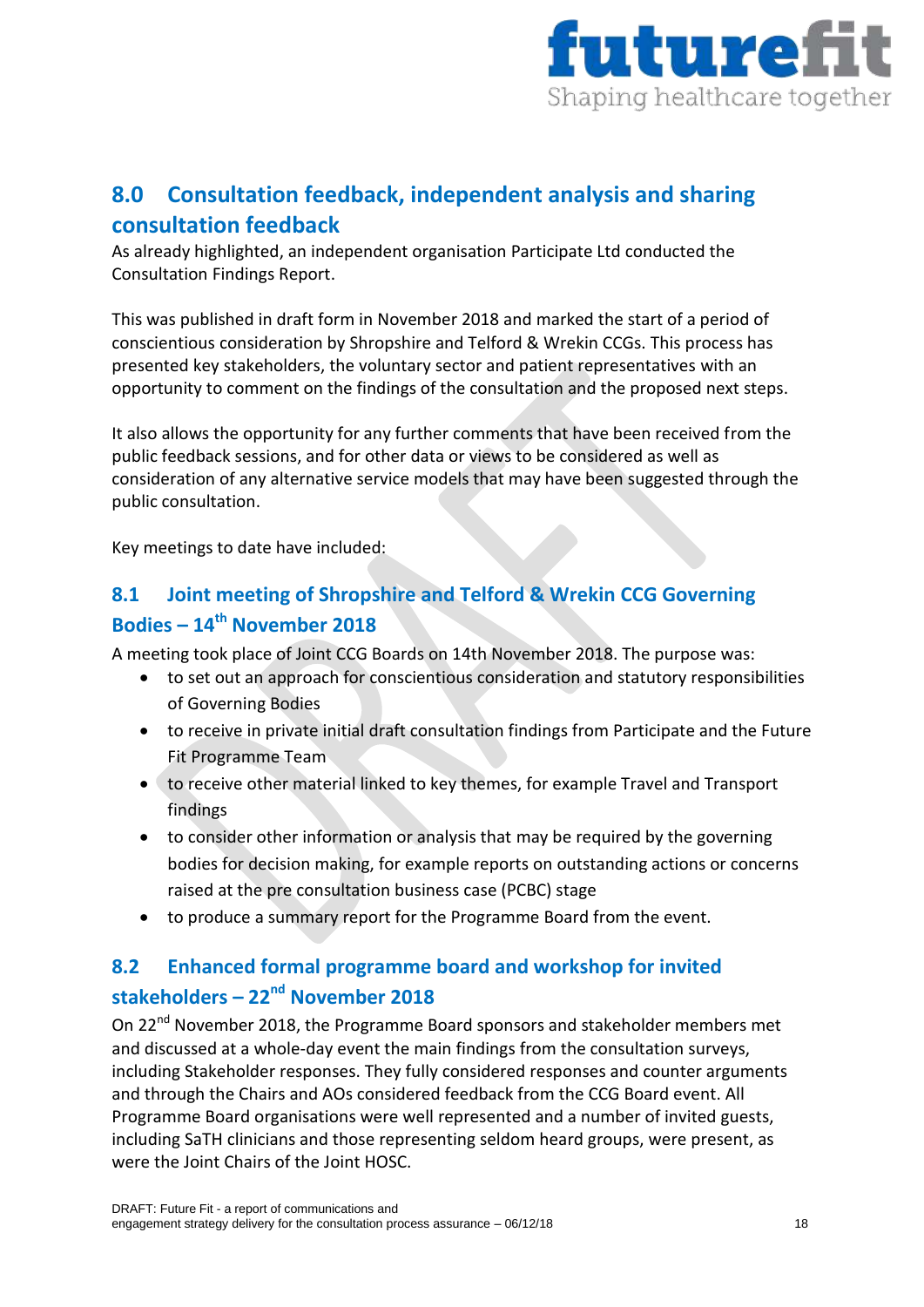

Pre-read material included the consultation findings reports together with the draft EIA, the draft Travel and transport mitigation plan and updates from the two CCGs and Powys THB out of hospital care strategies.

The morning session was focused on receiving the consultation findings and reflecting on whether there were any surprises, anything new emerging and where there was a need to examine further mitigating action. The afternoon was focused on receiving and discussing mitigation plans. This included:

- Travel and Transport Plans
- Impact on Ambulance services
- Considering progress on Out of Hospital Care strategies
- A clinical panel where acute clinicians, the ambulance service and GP lead for the MLU review responded to any safety or quality issues
- Equalities Impact Assessment
- Workforce considerations
- Digital enablers

The output was a formal report from this event together with draft recommendations being incorporated into the DMBC for further consideration.

# <span id="page-18-0"></span>**8.3 Joint Health Overview and Scrutiny Committee – 3 rd December 2018 and Powys Community Health Council Full Council meeting – 4th December**

The Future Fit Programme Director and STP Communications and Engagement Lead attended the Joint HOSC to present the following documents via a presentation:

- Consultation Findings Report
- Executive Summary of the EIA
- Care Closer to Home
- Telford & Wrekin Neighbourhoods Report
- Travel and Transport Mitigation Plan

## <span id="page-18-1"></span>**8.4 Additional Meetings**

In addition, Future Fit updates were provided at the following meetings:

- Shropshire Community Health NHS Trust Board meeting in private
- Shrewsbury and Telford Hospital NHS Trust Board meeting in private

## <span id="page-18-2"></span>**9.0 Next Steps**

The JHOSC will now consider the reports provided and have invited the Future Fit Programme Team to attend a further meeting on 17<sup>th</sup> December 2018 to receive its responses. Similarly, the team will attend the Montgomeryshire Committee of the Powys CHC on  $8^{th}$  January.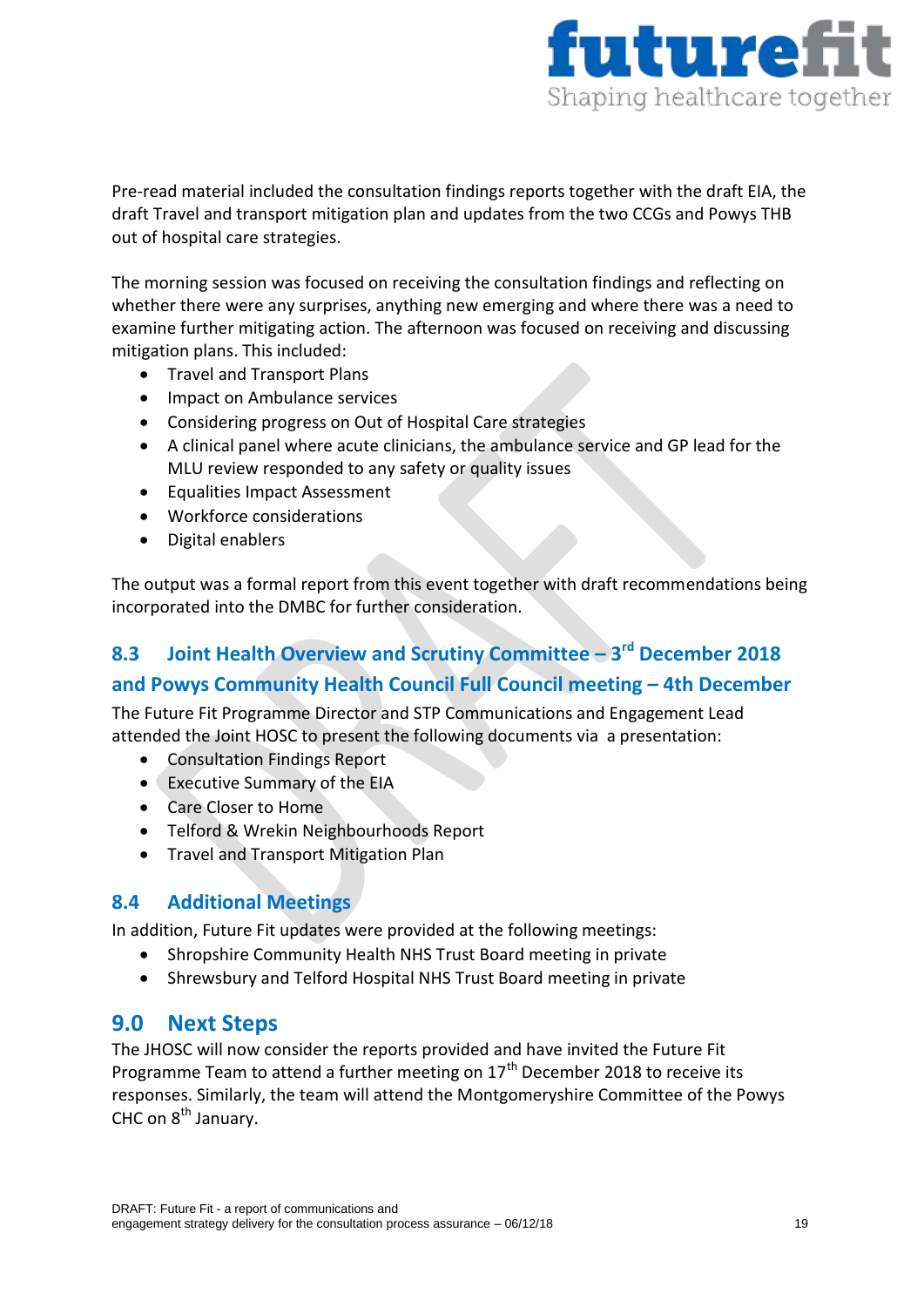

Individual CCG Board meetings and the Programme Board meeting in December 2018 will receive the draft DMBC for comments. Note there was also an opportunity set aside to consider a further draft of the DMBC at the January meetings.

# <span id="page-19-0"></span>**10.0 Informing final decision making**

The decision making process will conclude with a Joint Committee of the two CCGs, including three independent voting members, the chair and two clinicians.

This meeting will be promoted in advance and arrangements made for campaign groups and stakeholder to attend to observe the meeting and discussions.

# <span id="page-19-1"></span>**11.0 Planning for post-decision making**

As previously highlighted, consultation is a continuous dynamic dialogue and a selfcorrecting process, and there is a clear mandate within the programme for learning and continuous improvement in order to take lessons into the next phase.

There will be a review of equality delivery and a continued process to build upon the good relationships established with the community and voluntary sector to develop an underpinning equality engagement strategy.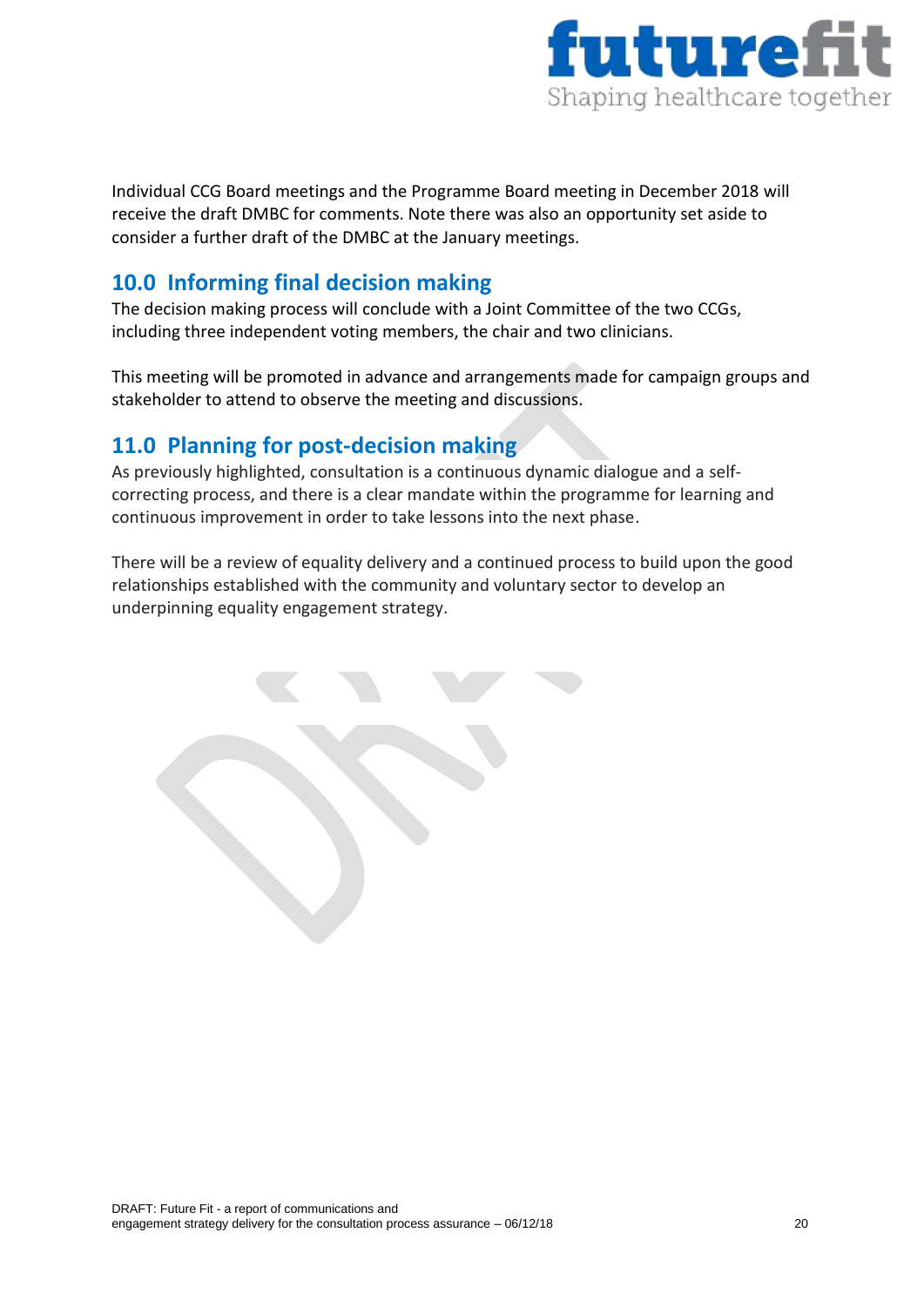

# <span id="page-20-0"></span>**12.0 Appendices**

## <span id="page-20-1"></span>**12.1 Appendix 1 - NHS legal duties and requirements**

There are several areas of statue, case law and national policy in relation to NHS reconfiguration and consultation. This section shows where this work would need to be compliant and planning audit trails would need to demonstrate the activity undertaken.

#### **NHS Act 2006 (As Amended by Health and Social Care Act 2012)**

The NHS Act 2006 (including as amended by the Health and Social Care Act 2012) sets out the range of general duties on clinical commissioning groups and NHS England.

Commissioners' general duties are largely set out at s13C to s13Q and s14P to s14Z2 of the NHS Act 2006, and also s116B of the Local Government and Public Involvement in Health Act 2007:

- Duty to promote the NHS Constitution (13C and 14P)
- Quality (13E and 14R)
- Inequality (13G and 14T)
- Promotion of patient choice (13I and 14V)
- Promotion of integration ((13K and 14Z1)
- Public involvement (13Q and 14Z2)
	- a. Under S14Z2 NHS Act 2006 (as amended by the Health and Social Care Act 2012) the CCG has a duty, for health services that it commissions, to make arrangements to ensure that users of these health services are involved at the different stages of the commissioning process including:
		- i. In planning commissioning arrangements;
		- ii. In the development and consideration of proposals for changes to services;
		- iii. In decisions which would have an impact on the way in which services are delivered or the range of services available; and
		- iv. In decisions affecting the operation of commissioning arrangements where the implementation of the decisions would (if made) have such an impact.

#### **S.244 NHS Act 2006 (as amended)**

The Act also updates s244 of the consolidated NHS Act 2006, which requires NHS organisations to consult relevant Local Authority Overview and Scrutiny Committees on any proposals for a substantial development of the health service in the area of the Local Authority, or a substantial variation in the provision of services.

#### **S.3a NHS Constitution**

The NHS Constitution sets out a number of rights and pledges to patients. In the context of this project, the following are particularly relevant: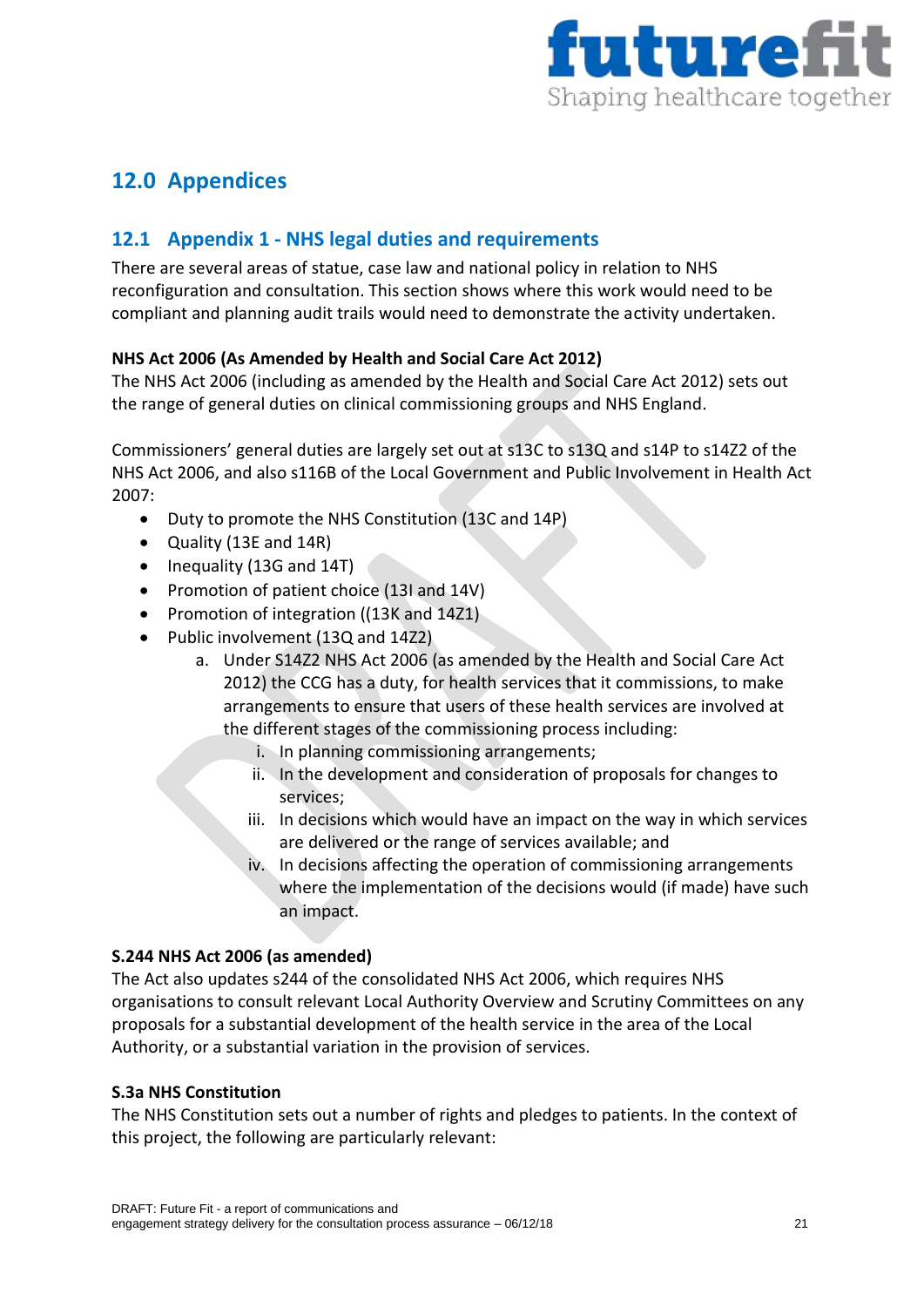

**Right:** You have the right to be involved, directly or through representatives, in the planning of healthcare services commissioned by NHS bodies, the development and consideration of proposals for changes in the way those services are provided, and in decisions to be made affecting the operation of those services.

**Pledge:** The NHS commits to provide you with the information and support you need to influence and scrutinise the planning and delivery of NHS services. (Section 3a of the NHS Constitution)

#### **S.82 NHS Act 2006 - Co-operation between NHS bodies and local authorities**

In exercising their respective functions NHS bodies (on the one hand) and local authorities (on the other) must co-operate with one another in order to secure and advance the health and welfare of the people of England and Wales.

#### **The Gunning Principles**

R v London Borough of Brent ex parte Gunning [1985] proposed a set of consultation principles that were later confirmed by the Court of Appeal in 2001.

The Gunning principles are now applicable to all public consultations that take place in the UK. Failure to adhere to the Gunning principles may underpin a challenge relating to consultation process that may be considered through judicial review.

The principles are as follows:

#### **1. When proposals are still at a formative stage**

Public bodies need to have an open mind during a consultation and not already made the decision, but have some ideas about the proposals.

#### **2. Sufficient reasons for proposals to permit 'intelligent consideration'**

People involved in the consultation need to have enough information to make an intelligent choice and input into the process. Equality Assessments should take place at the beginning of the consultation and be published alongside the document.

#### **3. Adequate time for consideration and response**

Timing is crucial – is it an appropriate time and environment, was enough time given for people to make an informed decision and then provide that feedback, and is there enough time to analyse those results and make the final decision?

#### **4. Must be conscientiously taken into account**

Decision-makers must take consultation responses into account to inform decision-making. The way in which this is done should also be recorded to evidence that conscientious consideration has taken place.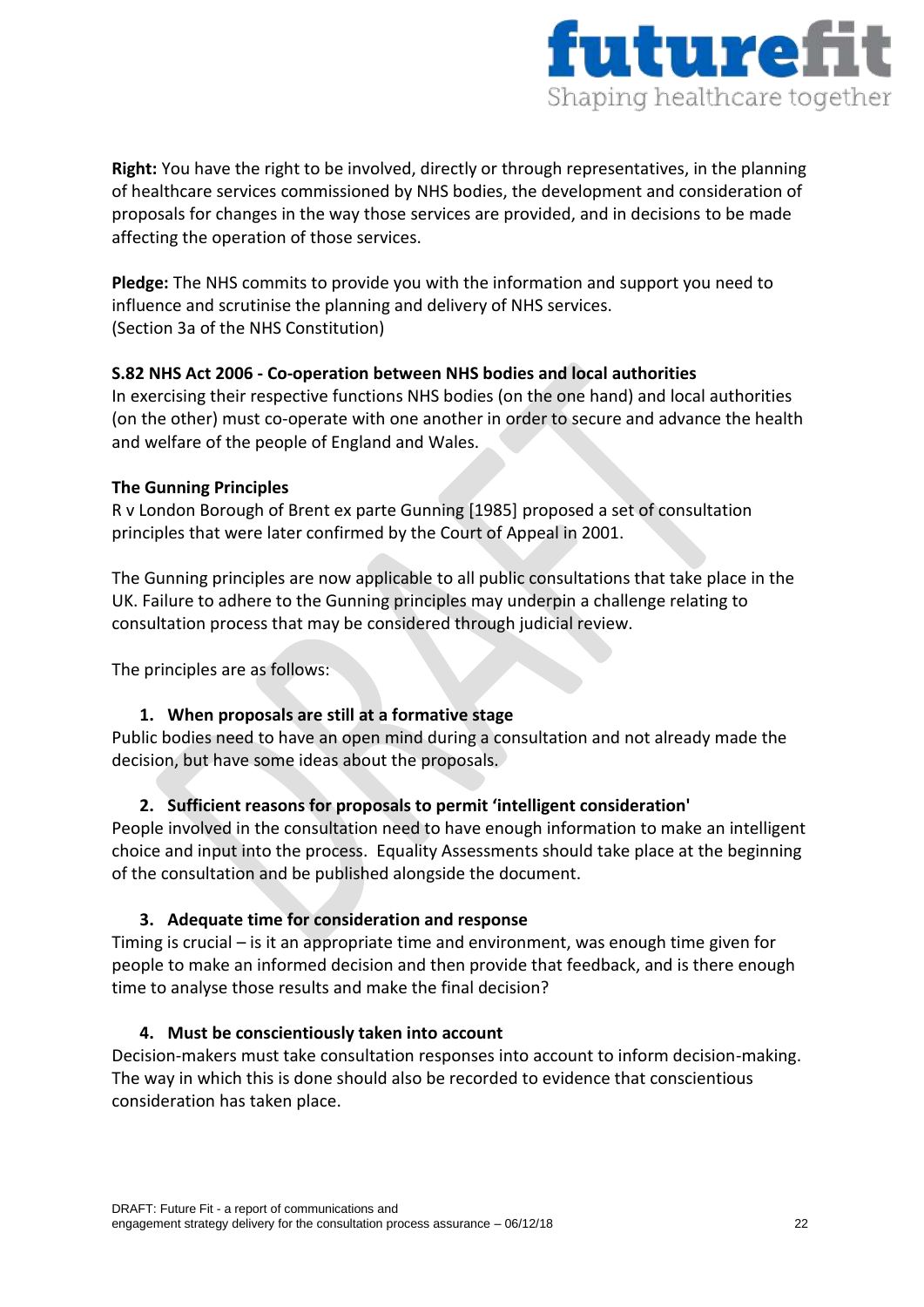

## **"The Four Tests" – NHS Mandate 2013-15 (carried forward through NHS Mandate 2015- 16)**

NHS England expects all service change proposals to comply with the Department of Health's tests for service change.

The first four tests identified are:

- Strong public and patient engagement
- Consistency with current and prospective need for patient choice
- A clear clinical evidence base
- Support for proposals from clinical commissioners.

NHS England introduced a new test applicable from 1 April 2017. This requires that in any proposal including plans to significantly reduce hospital bed numbers NHS England will expect commissioners to be able to evidence that they can meet one of the following three conditions:

- 1. Demonstrate that sufficient alternative provision, such as increased GP or community services, is being put in place alongside or ahead of bed closures, and that the new workforce will be there to deliver it; and/or
- 2. Show that specific new treatments or therapies, such as new anti-coagulation drugs used to treat strokes, will reduce specific categories of admissions; or
- 3. Where a hospital has been using beds less efficiently than the national average, that it has a credible plan to improve performance without affecting patient care (for example in line with the Getting it Right First Time programme).

As a proposal is developed and refined commissioners should ensure it undergoes a rigorous self-assessment against the five tests

#### **Planning, Assuring and Delivering Service Change for Patients – NHS England Guidance** Guidance from NHS England sets out the required assurance process that commissioners should follow when conducting service configuration.

Section 4.4 of the guidance refers to involvement of patients and the public, stating that "it is critical that patients and the public are involved throughout the development, planning and decision making of proposals for service reconfiguration. Early involvement with the diverse communities, local Healthwatch organisations, and the local voluntary sector is essential. Early involvement will give early warning of issues likely to raise concerns in local communities and give commissioners time to work on the best solutions to meet those needs."

Section 183 of the National Health Services (Wales) Act 2006 requires LHBs, with regard to services they provide or procure, to involve and consult citizens in:

- planning to provide services for which they are responsible
- developing and considering proposals for changes in the way those services are provided;
- and making decisions that affect how those services operate.